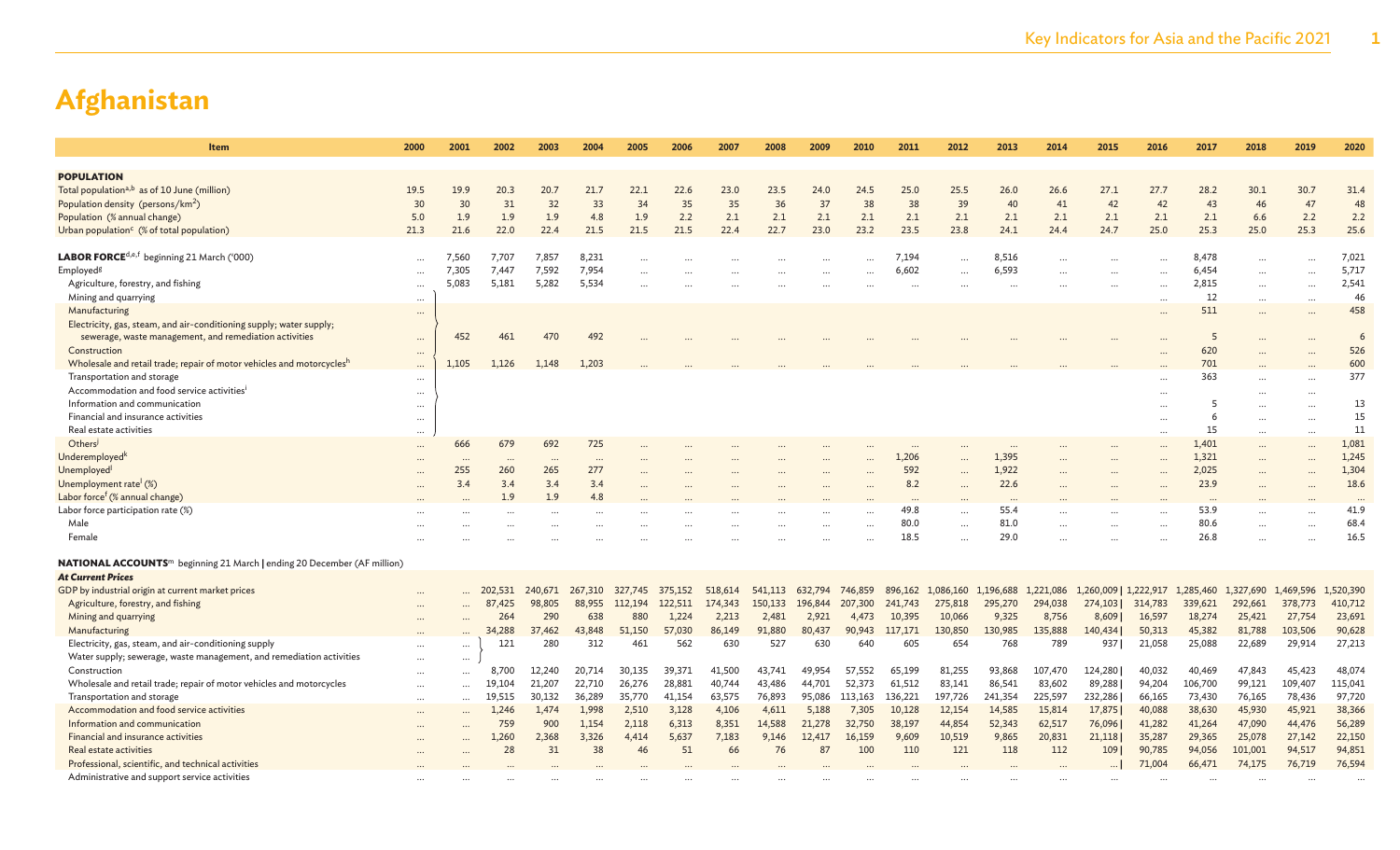| Item                                                                                    | 2000                     | 2001     | 2002      | 2003     | 2004    | 2005     | 2006     | 2007     | 2008      | 2009    | 2010     | 2011    | 2012              | 2013                | 2014      | 2015                  | 2016              | 2017                          | 2018                | 2019              | 2020               |
|-----------------------------------------------------------------------------------------|--------------------------|----------|-----------|----------|---------|----------|----------|----------|-----------|---------|----------|---------|-------------------|---------------------|-----------|-----------------------|-------------------|-------------------------------|---------------------|-------------------|--------------------|
|                                                                                         |                          |          |           |          |         |          |          |          |           |         |          |         |                   |                     |           |                       |                   |                               |                     |                   |                    |
| Public administration and defense; compulsory social security <sup>n</sup><br>Education |                          |          | 10,000    | 11,257   | 14,487  | 25,469   | 29.674   | 46,920   | 57,137    | 58.449  | 84,473   | 111,704 | 132,607           | 146,018             | 156,589   | 158.790               | 160,689<br>38,295 | 170,466<br>42,478             | 183,623<br>45,900   | 201,302<br>36,998 | 206,534<br>31,971  |
| Human health and social work activities                                                 |                          |          |           |          |         |          |          |          |           |         |          |         |                   |                     |           |                       | 77,573            | 79,357                        | 83,032              | 91,662            | 103,717            |
| Arts, entertainment, and recreation                                                     |                          |          |           |          |         |          |          |          |           |         |          |         |                   |                     |           |                       |                   |                               |                     |                   |                    |
| Other service activities <sup>o</sup>                                                   |                          |          |           | 18,856   | 25,493  | 26,877   | 28,053   | 29,640   | 32,084    | 43,019  | 52,326   | 61,090  | 65,000            | <br>68,358          | 67,173    | <br>65.5931           | <br>6,433         | 7,580                         | $\cdots$<br>8,561   | $\cdots$<br>8,646 | $\ddotsc$<br>9,228 |
| Activities of households as employers; undifferentiated goods- and                      |                          |          |           |          |         |          |          |          |           |         |          |         |                   |                     |           |                       |                   |                               |                     |                   |                    |
| services-producing activities of households for own use                                 |                          |          |           |          |         |          |          |          |           |         |          |         |                   |                     |           |                       |                   |                               |                     |                   |                    |
| Activities of extraterritorial organizations and bodies                                 |                          |          |           |          |         |          |          |          |           |         |          |         |                   |                     |           |                       |                   |                               |                     |                   |                    |
| Gross value added at basic prices                                                       |                          |          | 199.961   | 235,302  | 259.963 | 318,299  | 363,589  | 505,420  | 526,783   | 611,012 | 719,559  | 863,685 | 1,044,765         | 1,149,398           | 1,179,175 | 1,209,520   1,164,588 |                   | 1,218,631                     | 1,260,079           | 1,400,597         | 1,452,779          |
| Taxes less subsidies on production and imports                                          |                          | $\cdots$ | 2,570     | 5,369    | 7,347   | 9,446    | 11,563   | 13,194   | 14,330    | 21,782  | 27,300   | 32,477  | 41,395            | 47,290              | 41,911    | 50,489                | 58,329            | 66,830                        | 67,612              | 68,999            | 67,612             |
| Net factor income from abroad                                                           | $\overline{\phantom{a}}$ |          |           |          |         |          |          |          |           |         |          |         |                   |                     |           |                       |                   |                               |                     |                   |                    |
| <b>GNI</b>                                                                              |                          |          |           |          |         |          |          |          |           |         |          |         |                   |                     |           |                       |                   |                               |                     |                   |                    |
|                                                                                         |                          |          |           |          |         |          |          |          |           |         |          |         |                   |                     |           |                       |                   |                               |                     |                   |                    |
| <b>Structure of Output</b> (% of GDP at current basic prices)                           |                          |          |           |          |         |          |          |          |           |         |          |         |                   |                     |           |                       |                   |                               |                     |                   |                    |
| Agriculture                                                                             |                          |          | 43.7      | 42.0     | 34.2    | 35.2     | 33.7     | 34.5     | 28.5      | 32.2    | 28.8     | 28.0    | 26.4              | 25.7                | 24.9      | 22.7                  | 27.0              | 27.9                          | 23.2                | 27.0              | 28.3               |
| Industry                                                                                |                          |          | 21.7      | 21.4     | 25.2    | 26.0     | 27.0     | 25.8     | 26.3      | 21.9    | 21.3     | 22.4    | 21.3              | 20.4                | 21.4      | 22.7                  | 11.0              | 10.6                          | 14.1                | 14.8              | 13.1               |
| <b>Services</b>                                                                         |                          |          | 34.6      | 36.6     | 40.6    | 38.8     | 39.3     | 39.7     | 45.2      | 45.9    | 49.8     | 49.6    | 52.3              | 53.9                | 53.6      | 54.71                 | 62.0              | 61.5                          | 62.7                | 58.2              | 58.7               |
| Expenditure on GDP at current market prices                                             |                          |          | 202,531   | 240,671  | 267,310 | 327,745  | 375,152  | 518,614  | 541,113   | 632,794 | 746,859  |         | 896,162 1,086,160 | 1,196,688           | 1,221,086 | 1,260,009   1,222,917 |                   | 1,285,460                     | 1,327,690           | 1,469,596         | 1,520,390          |
| Final consumption expenditure                                                           | $\cdots$<br>$\ddots$     |          | 240,678   | 326,545  | 348,841 | 412,212  | 450.990  | 619,938  | 667,125   | 695,157 | 831,843  |         | 929,130 1,044,521 | 1,103,761 1,124,116 |           | 1,196,481   1,261,757 |                   | 1,219,923 1,438,903 1,761,494 |                     |                   | 1,628,089          |
| Household final consumption                                                             | $\ddotsc$                |          | 225,164   | 304,573  | 322,140 | 379,330  | 410,644  | 566,338  | 612,492   | 623,357 | 727,204  | 819,246 | 913,345           | 964,267             | 974,051   | 1,044,215             | 951,686           | 916,897                       | 1,141,119 1,342,433 |                   | 1,316,006          |
| NPISHs final consumption                                                                | $\ddotsc$                |          |           |          |         |          |          |          |           |         |          |         |                   |                     |           |                       | 28,734            | 29,564                        | 34,096              | 62,711            | 38,286             |
| Government final consumption                                                            |                          |          |           | 21,972   | 26,701  | 32,882   | 40,346   | 53,600   | 54,633    | 71,800  | 104,639  | 109,884 | 131,176           | 139,494             | 150,065   | 152,266               | 281,337           | 273,463                       | 263,688             | 356,350           | 273,796            |
| Gross capital formation                                                                 |                          |          |           |          |         |          |          |          |           |         |          |         |                   |                     |           |                       |                   |                               |                     |                   |                    |
| Gross fixed capital formation                                                           |                          |          | 22,875    | 28,243   | 47,474  | 71,475   | 91,913   | 97,418   | 97,969    | 110,052 | 130,424  | 141,792 | 178,414           | 200,176             | 214,397   | 239,8431              | 153,848           | 173,633                       | 200,603             | 170,303           | 181,686            |
| Public                                                                                  |                          |          |           |          |         |          |          |          |           |         |          |         |                   |                     |           |                       | 56,195            | 61,469                        | 79,250              | 76,978            | 79,250             |
| Private                                                                                 |                          |          |           |          |         |          |          |          |           |         | $\cdots$ |         | $\cdots$          | $\cdots$            | $\cdots$  | .                     | 97,653            | 112,164                       | 121,353             | 93,325            | 102,436            |
| Changes in inventories <sup>p</sup>                                                     |                          |          |           |          |         |          |          |          | $-66,849$ | -3,319  | 39,471   | 151,385 | 345,099           | 397,495             | 348,178   | 354,121               |                   |                               |                     |                   |                    |
| Acquisitions less disposals of valuables                                                |                          |          |           |          |         |          |          |          |           |         |          |         |                   |                     |           |                       |                   |                               |                     |                   |                    |
| Exports of goods and services                                                           | $\cdots$                 |          | 60,068    | 97.871   | 82,525  | 85,319   | 93.257   | 87,408   | 93,417    | 90.464  | 73,164   | 52,298  | 58,664            | 73,277              | 77,993    | 86,853                | 203,769           | 302,101                       | 221,644             | 179,251           | 204,336            |
| Exports of goods                                                                        | $\overline{\phantom{a}}$ |          | 57,793    | 92,706   | 78,123  | 79,341   | 85,940   | 79,324   | 84,223    | 80.513  | 62,712   | 41,334  | 46,744            | 60,183              | 64,628    | 71,846                |                   |                               |                     |                   |                    |
| <b>Exports of services</b>                                                              |                          |          | 2,275     | 5,164    | 4,402   | 5,978    | 7,317    | 8,084    | 9,194     | 9,950   | 10,452   | 10,964  | 11,919            | 13,093              | 13,365    | 15,007                |                   |                               |                     |                   |                    |
| Less: Imports of goods and services                                                     |                          |          | 121,090   | 211,988  | 211,529 | 241,260  | 261,007  | 286,151  | 250,549   | 259,560 | 328,043  | 378,442 | 540,537           | 578,020             | 543,598   | 617,289               | 396,457           | 410.197                       | 533,460             | 641,452           | 493,722            |
| Imports of goods                                                                        |                          |          |           | 185,320  | 184,257 | 209,414  | 231,546  | 259,034  | 221,443   | 230,698 | 297,292  | 340,879 | 493,864           | 520,527             | 484,912   | 537,728               |                   |                               |                     |                   |                    |
| Imports of services                                                                     |                          |          | 8,772     | 26,668   | 27,272  | 31,846   | 29,462   | 27,116   | 29,107    | 28,863  | 30,751   | 37,564  | 46,674            | 57,494              | 58,686    | 79,561                |                   |                               |                     |                   |                    |
| Statistical discrepancy                                                                 |                          |          |           |          |         |          |          |          |           |         |          |         |                   |                     |           |                       |                   |                               |                     |                   |                    |
| <b>Structure of Demand</b> (% of GDP at current market prices)                          |                          |          |           |          |         |          |          |          |           |         |          |         |                   |                     |           |                       |                   |                               |                     |                   |                    |
| Household final consumption                                                             |                          |          | 111.2     | 126.6    | 120.5   | 115.7    | 109.5    | 109.2    | 113.2     | 98.5    | 97.4     | 91.4    | 84.1              | 80.6                | 79.8      | 82.9                  | 77.8              | 71.3                          | 85.9                | 91.3              | 86.6               |
| Government final consumption                                                            | $\ddotsc$                |          | 7.7       | 9.1      | 10.0    | 10.0     | 10.8     | 10.3     | 10.1      | 11.3    | 14.0     | 12.3    | 12.1              | 11.7                | 12.3      | 12.1                  | 23.0              | 21.3                          | 19.9                | 24.2              | 18.0               |
| Gross capital formation <sup>q</sup>                                                    |                          |          | 11.3      | 11.7     | 17.8    | 21.8     | 24.5     | 18.8     | 18.1      | 17.4    | 17.5     | 15.8    | 16.4              | 16.7                | 17.6      | 19.0                  | 12.6              | 13.5                          | 15.1                | 11.6              | 11.9               |
| Changes in inventories <sup>p</sup>                                                     |                          |          | $\ddotsc$ | $\cdots$ |         | $\cdots$ | $\cdots$ | $\cdots$ | $-12.4$   | $-0.5$  | 5.3      | 16.9    | 31.8              | 33.2                | 28.5      | 28.1                  | $\cdots$          | $\cdots$                      | $\cdots$            | $\cdots$          | $\ddotsc$          |
| Exports of goods and services                                                           |                          |          | 29.7      | 40.7     | 30.9    | 26.0     | 24.9     | 16.9     | 17.3      | 14.3    | 9.8      | 5.8     | 5.4               | 6.1                 | 6.4       | 6.9                   | 16.7              | 23.5                          | 16.7                | 12.2              | 13.4               |
| Imports of goods and services                                                           |                          |          | 59.8      | 88.1     | 79.1    | 73.6     | 69.6     | 55.2     | 46.3      | 41.0    | 43.9     | 42.2    | 49.8              | 48.3                | 44.5      | 49.0                  | 32.4              | 31.9                          | 40.2                | 43.6              | 32.5               |
| <b>Statistical discrepancy</b>                                                          |                          |          |           |          |         |          |          |          |           |         |          |         |                   |                     |           |                       |                   |                               |                     |                   |                    |
|                                                                                         |                          |          |           |          |         |          |          |          |           |         |          |         |                   |                     |           |                       |                   |                               |                     |                   |                    |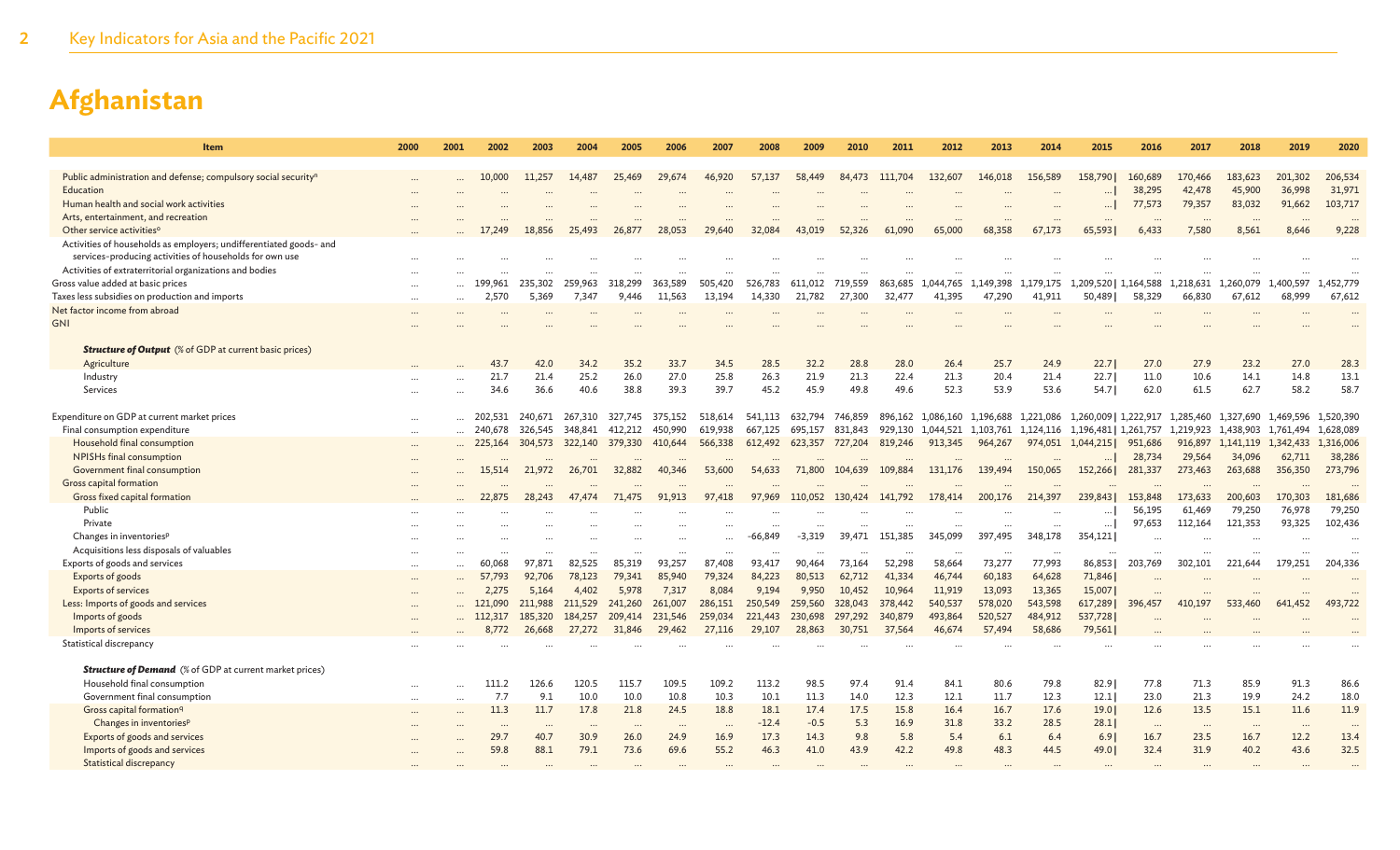| Item                                                                            | 2000      | 2001     | 2002      | 2003         | 2004     | 2005    | 2006     | 2007     | 2008     | 2009     | 2010     | 2011    | 2012      | 2013      | 2014     | 2015     | 2016                 | 2017      | 2018                | 2019      | 2020      |
|---------------------------------------------------------------------------------|-----------|----------|-----------|--------------|----------|---------|----------|----------|----------|----------|----------|---------|-----------|-----------|----------|----------|----------------------|-----------|---------------------|-----------|-----------|
|                                                                                 |           |          |           |              |          |         |          |          |          |          |          |         |           |           |          |          |                      |           |                     |           |           |
| <b>At Constant Prices</b>                                                       |           |          |           |              |          |         |          |          |          |          |          |         |           |           |          |          |                      |           |                     |           |           |
| GDP by industrial origin at 2002 market   2016 producer's prices                |           |          | 202,528   | 219,192      | 224,329  | 246,542 | 269,126  | 312,441  | 319,728  | 374,841  | 386,930  | 420,485 | 466,406   | 496,612   | 511,830  |          | 502,658   1,222,917  | 1,255,288 | 1,270,216 1,319,902 |           | 1,294,364 |
| Agriculture, forestry, and fishing                                              |           |          | 87<br>425 | 90.398       | 77,324   | 86.777  | 93,430   | 113,202  | 99,945   | 123.252  | 101,044  | 105,782 | 109,220   | 118,257   | 122,681  | 102,003  | 314,783              | 334,964   | 320,174             | 376,076   | 396,052   |
| Mining and quarrying                                                            |           |          | 264       | 256          | 493      | 580     | 695      | 1,214    | 1,247    | 1,412    | 2,018    | 3,834   | 3,791     | 3,724     | 3,644    | 3,356    | 16,597               | 16,966    | 20,927              | 24,019    | 22,031    |
| Manufacturing                                                                   |           |          | 34,287    | 35.556       | 37.035   | 38,250  | 39,472   | 41.263   | 42,231   | 44,468   | 46.175   | 47,587  | 51,069    | 51,728    | 50,439   | 50,964   | 50,313               | 59,431    | 73,054              | 77,765    | 75,025    |
| Electricity, gas, steam, and air-conditioning supply                            | $\cdots$  | $\cdots$ | 121       | 173          | 163      | 195     | 197      | 215      | 178      | 201      | 201      | 182     | 190       | 219       | 225      | 2221     | 21,058               | 22,770    | 19,507              | 19,982    | 19,227    |
| Water supply; sewerage, waste management, and remediation activities            | $\cdots$  | $\cdots$ |           |              |          |         |          |          |          |          |          |         |           |           |          |          |                      |           |                     |           |           |
| Construction                                                                    |           |          | 8,700     | 11,842       | 18,495   | 24,460  | 31,798   | 34,978   | 38,474   | 41,065   | 44,216   | 50,090  | 54,526    | 58,869    | 62,990   | 68,077   | 40,032               | 40,618    | 41,778              | 41,028    | 39,643    |
| Wholesale and retail trade; repair of motor vehicles and motorcycles            |           |          | 19,104    | 18,282       | 17,817   | 18,423  | 18,563   | 21,379   | 21,757   | 23,423   | 24,121   | 26,140  | 33,202    | 32,713    | 31,822   | 32,742   | 94,204               | 99,037    | 98,439              | 101,269   | 99,618    |
| Transportation and storage                                                      |           |          | 19,515    | 27,944       | 30,598   | 27,699  | 28,940   | 39,218   | 44,087   | 48,008   | 50,971   | 55,571  | 71,162    | 77,616    | 76,258   | 76,785   | 66,165               | 64,079    | 51,686              | 48,459    | 46,111    |
| Accommodation and food service activities                                       | $\cdots$  |          | 1,246     | 1,271        | 1,568    | 1,760   | 2,011    | 2,154    | 2,307    | 2,718    | 3,365    | 4,304   | 4,854     | 5,513     | 6,019    | 6,555    | 40,088               | 40,518    | 42,962              | 43,032    | 32,781    |
| Information and communication                                                   | $\ddotsc$ |          | 759       | 814          | 1,066    | 1,903   | 5,660    | 7,427    | 12,772   | 19,092   | 31,630   | 35,368  | 38,544    | 45,096    | 48,610   | 53,375   | 41,282               | 43,270    | 49,049              | 49,939    | 50,413    |
| Financial and insurance activities                                              | $\ddotsc$ |          | 1,260     | 2,042        | 2,610    | 3,096   | 3,625    | 3,772    | 4.579    | 6,509    | 7.446    | 4,083   | 4,201     | 3,729     | 7,929    | 7,744    | 35,287               | 28,431    | 23,749              | 20,725    | 19,026    |
| Real estate activities                                                          | $\ddotsc$ |          | 28        | 27           | 30       | 32      | 33       | 35       | 38       | 46       | 46       | 47      | 48        | 44        | 42       | 40       | 90,785               | 90,624    | 96,936              | 99,046    | 85,808    |
| Professional, scientific, and technical activities                              |           |          |           |              |          |         |          |          |          |          |          |         |           |           |          |          | 71,004               | 64,023    | 70,154              | 68,636    | 63,698    |
| Administrative and support service activities                                   |           |          |           |              |          |         |          |          |          |          |          |         | $\ddotsc$ |           |          | $\cdots$ |                      | $\cdots$  | $\cdots$            | $\cdots$  |           |
| Public administration and defense; compulsory social security <sup>n</sup>      |           |          | 10,000    | 9.704        | 11,366   | 17,857  | 19.073   | 24,619   | 28,587   | 30,626   | 38,904   | 47,470  | 52,957    | 55,195    | 59,604   | 58,229   | 160,689              | 163,251   | 171,002             | 173,912   | 175,383   |
| Education                                                                       | $\cdots$  |          |           |              |          |         |          |          |          |          |          |         |           |           |          | $\cdots$ | 38,295               | 38,487    | 39,189              | 28,719    | 23,531    |
| Human health and social work activities                                         | $\cdots$  |          |           |              | $\cdots$ |         |          |          |          |          |          |         | $\ddotsc$ |           | $\cdots$ | $\cdots$ | 77,573               | 78,004    | 80,224              | 80,579    | 85,044    |
| Arts, entertainment, and recreation                                             | $\cdots$  |          |           |              |          |         | $\cdots$ |          |          |          |          |         |           | $\cdots$  | $\cdots$ | $\cdots$ |                      |           | $\cdots$            |           | $\ddotsc$ |
| Other service activities <sup>o</sup>                                           |           |          | 17.249    | 16,256       | 20,000   | 18,886  | 18,198   | 16,042   | 16,357   | 22,607   | 24,220   | 26,224  | 26,112    | 26,032    | 25,612   | 24,050   | 6,433                | 7,154     | 7,383               | 6,329     | 4,942     |
| Activities of households as employers; undifferentiated goods- and              |           |          |           |              |          |         |          |          |          |          |          |         |           |           |          |          |                      |           |                     |           |           |
| services-producing activities of households for own use                         |           |          |           |              |          |         |          |          |          |          |          |         |           |           |          |          |                      |           |                     |           |           |
| Activities of extraterritorial organizations and bodies                         |           |          |           |              |          |         |          |          |          |          |          |         |           |           |          |          |                      |           |                     |           |           |
| Gross value added at basic prices                                               |           |          | 199,958   | 4,564<br>-21 | 218,565  | 239,919 | 261,695  | 305,518  | 312,559  | 363,428  | 374,357  | 406,683 | 449,875   | 478,736   | 495,877  |          | 484,143   1,164,588  | 1,191,627 | 1,206,212           | 1,259,516 | 1,238,332 |
| Taxes less subsidies on production and imports<br>Net factor income from abroad |           |          | 2,570     | 4,628        | 5,764    | 6,623   | 7,432    | 6,923    | 7,170    | 11,413   | 12.573   | 13,801  | 16,531    | 17,876    | 15,953   | 18,515   | 58,329               | 63,661    | 64,004              | 60,386    | 56,032    |
| GNI                                                                             |           |          |           |              |          |         |          |          |          |          |          |         |           |           |          |          |                      |           |                     |           |           |
|                                                                                 |           |          |           |              |          |         |          |          |          |          |          |         |           |           |          |          |                      |           |                     |           |           |
| <b>Growth of Output</b> (% annual change)                                       |           |          |           |              |          |         |          |          |          |          |          |         |           |           |          |          |                      |           |                     |           |           |
| <b>GDP</b>                                                                      |           |          |           | 8.2          | 2.3      | 9.9     | 9.2      | 16.1     | 2.3      | 17.2     | 3.2      | 8.7     | 10.9      | 6.5       | 3.1      | $-1.8$   | 3.5                  | 2.6       | 1.2                 | 3.9       | $-1.9$    |
| Agriculture                                                                     |           |          |           | 3.4          | $-14.5$  | 12.2    | 7.7      | 21.2     | $-11.7$  | 23.3     | $-18.0$  | 4.7     | 3.2       | 8.3       | 3.7      | $-16.9$  | 12.4                 | 6.4       | $-4.4$              | 17.5      | 5.3       |
| Industry                                                                        |           |          |           | 10.3         | 17.5     | 13.0    | 13.7     | 7.6      | 5.7      | 6.1      | 6.3      | 9.8     | 7.8       | 4.5       | 2.4      | 4.5      | $-1.8$               | 9.2       | 11.1                | 4.8       | $-4.2$    |
| Services                                                                        |           |          |           | 10.4         | 11.4     | 5.4     | 7.2      | 19.3     | 13.8     | 17.3     | 18.1     | 10.2    | 16.0      | 6.4       | 4.0      | 1.4      | 2.3                  | $-0.7$    | 1.9                 | $-1.4$    | $-4.8$    |
|                                                                                 |           |          |           |              |          |         |          |          |          |          |          |         |           |           |          |          |                      |           |                     |           |           |
| Expenditure on GDP at constant market prices                                    |           |          |           |              |          |         |          |          |          |          |          |         |           | $\cdots$  | $\cdots$ |          | $\ldots$   1,222,917 | 1,255,288 | 1,270,216 1,319,902 |           | 1,294,364 |
| Final consumption expenditure                                                   |           |          |           |              |          |         |          |          |          |          |          |         |           | $\ddotsc$ |          |          | $\ldots$   1,261,757 | 1,184,758 | 1,407,853           | 1,629,972 | 1,444,283 |
| Household final consumption                                                     |           |          |           |              |          |         |          |          |          |          |          |         |           |           |          | $\ldots$ | 951,686              | 892,321   | 1,126,089           | 1,253,584 | 1,171,584 |
| NPISHs final consumption                                                        |           |          |           |              |          |         |          |          |          |          |          |         |           |           |          | $\cdots$ | 28,734               | 29,073    | 33,220              | 57,371    | 32,158    |
| Government final consumption                                                    | $\cdots$  |          | $\cdots$  |              | $\cdots$ |         | $\cdots$ | $\cdots$ | $\cdots$ | $\cdots$ | $\cdots$ |         | $\ddots$  | $\ldots$  | $\cdots$ | $\cdots$ | 281,337              | 263,364   | 248,544             | 319,017   | 240,540   |
| Gross capital formation                                                         |           |          |           |              |          |         |          |          |          |          |          |         |           |           |          |          |                      |           | $\cdots$            |           |           |
| Gross fixed capital formation                                                   |           |          |           |              | $\cdots$ |         |          |          |          |          |          |         |           |           |          | $\ldots$ | 153,848              | 166,459   | 190,952             | 158,010   | 205,978   |
| Public                                                                          |           |          |           |              |          |         |          |          |          |          |          |         |           |           |          | $\cdots$ | 56,195               | 61,469    | 79,250              | 72,972    | 79,250    |
| Private                                                                         |           |          |           |              |          |         |          |          |          |          |          |         |           |           |          | $\ldots$ | 97,653               | 104,990   | 111,702             | 85,038    | 126,728   |
| Changes in inventories                                                          |           |          |           |              |          |         |          |          |          |          |          |         |           |           |          |          |                      |           |                     |           |           |
| Acquisitions less disposals of valuables                                        |           |          |           |              |          |         |          |          |          |          |          |         |           |           |          |          |                      |           |                     |           |           |
| Exports of goods and services                                                   |           |          |           |              |          |         |          |          |          |          |          |         |           |           |          | $\ldots$ | 203,769              | 298,532   | 224,763             | 176,354   | 186,704   |
|                                                                                 |           |          |           |              |          |         |          |          |          |          |          |         |           |           |          |          |                      |           |                     |           |           |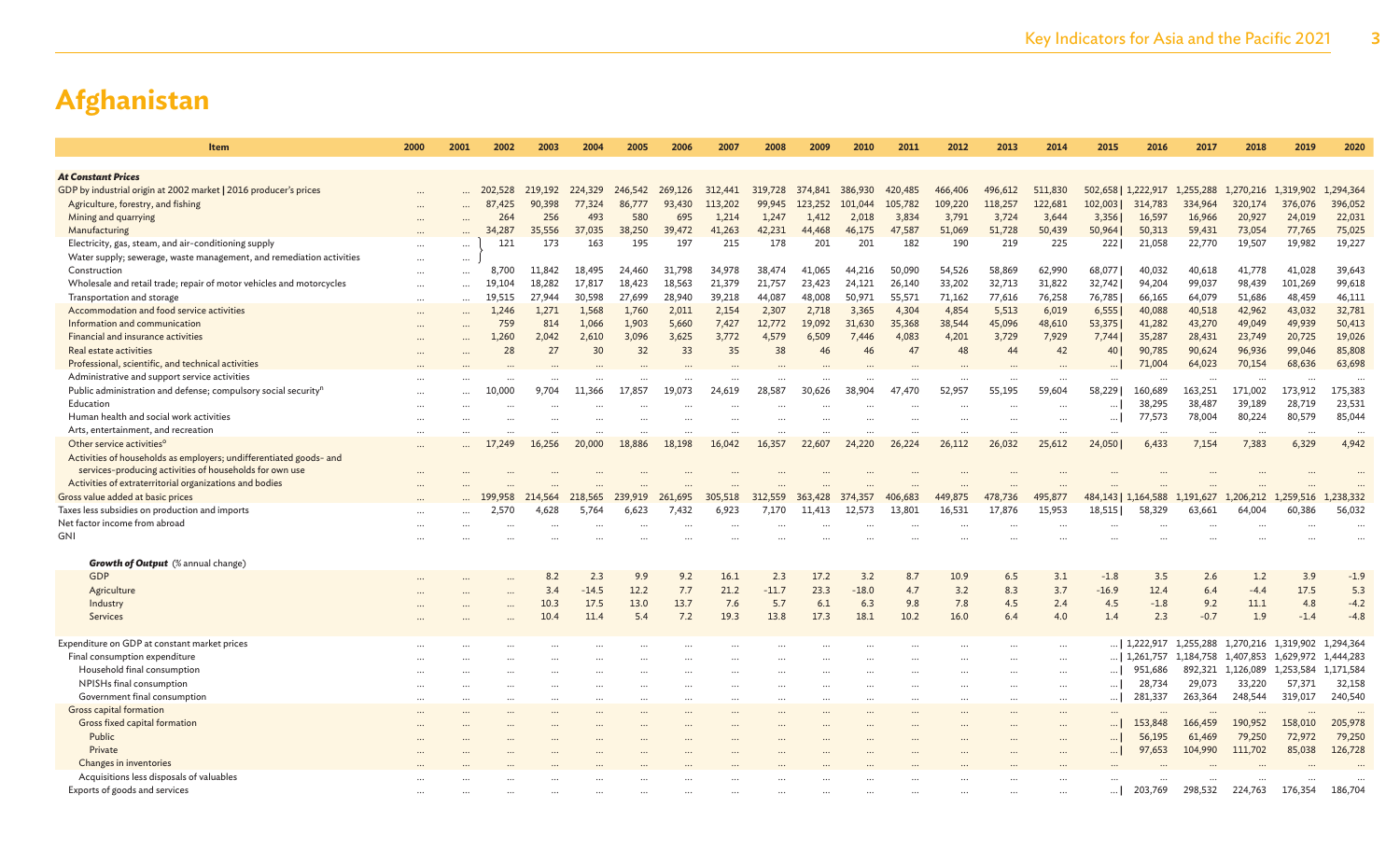| Exports of goods<br><b>Exports of services</b><br>Less: Imports of goods and services<br>Imports of goods |          |                 |                     |                     |                     |                     |                     |                      |                      |                      |                      |                      |                   |                   |                   |                   |                      |                   |                       |                     |                       |
|-----------------------------------------------------------------------------------------------------------|----------|-----------------|---------------------|---------------------|---------------------|---------------------|---------------------|----------------------|----------------------|----------------------|----------------------|----------------------|-------------------|-------------------|-------------------|-------------------|----------------------|-------------------|-----------------------|---------------------|-----------------------|
|                                                                                                           |          |                 |                     |                     |                     |                     |                     |                      |                      |                      |                      |                      |                   |                   |                   |                   |                      |                   |                       |                     |                       |
|                                                                                                           |          |                 |                     |                     |                     |                     |                     |                      |                      |                      |                      |                      |                   |                   |                   |                   |                      |                   |                       |                     |                       |
|                                                                                                           |          |                 |                     |                     |                     |                     |                     |                      |                      |                      |                      |                      |                   |                   |                   |                   | 396,457              | 394,461           | 553,352               | 644,433             | $\ddotsc$<br>542,601  |
|                                                                                                           |          |                 |                     |                     |                     |                     |                     |                      |                      |                      |                      |                      |                   |                   |                   |                   |                      |                   |                       |                     |                       |
| Imports of services                                                                                       |          |                 |                     |                     |                     |                     |                     |                      |                      |                      |                      |                      |                   |                   |                   |                   | $\ddotsc$            |                   |                       |                     |                       |
| Statistical discrepancy                                                                                   |          |                 |                     |                     |                     |                     |                     |                      |                      |                      |                      |                      |                   |                   |                   |                   |                      |                   |                       |                     |                       |
|                                                                                                           |          |                 |                     |                     |                     |                     |                     |                      |                      |                      |                      |                      |                   |                   |                   |                   |                      |                   |                       |                     |                       |
| <b>Growth of Demand</b>                                                                                   |          |                 |                     |                     |                     |                     |                     |                      |                      |                      |                      |                      |                   |                   |                   |                   |                      |                   |                       |                     |                       |
| Household final consumption                                                                               |          |                 |                     |                     |                     |                     |                     |                      |                      |                      |                      |                      |                   |                   |                   |                   | $\sim$               | $-6.2$            | 26.2                  | 11.3                | $-6.5$                |
| Government final consumption                                                                              |          |                 | .                   |                     |                     |                     |                     | $\ddot{\phantom{a}}$ |                      |                      |                      |                      |                   | $\cdots$          |                   | $\ddotsc$         | $\cdots$             | $-6.4$            | $-5.6$                | 28.4                | $-24.6$               |
| Gross capital formation <sup>q</sup>                                                                      |          |                 |                     |                     |                     |                     |                     |                      |                      |                      |                      |                      |                   |                   |                   |                   | $\cdots$             | 8.2               | 14.7                  | $-17.3$             | 30.4                  |
| Exports of goods and services                                                                             |          |                 |                     |                     |                     |                     |                     |                      |                      |                      |                      |                      |                   |                   |                   |                   | $\cdots$             | 46.5              | $-24.7$               | $-21.5$             | 5.9                   |
| Imports of goods and services                                                                             |          |                 |                     |                     |                     |                     |                     |                      |                      |                      |                      |                      |                   |                   |                   |                   |                      | $-0.5$            | 40.3                  | 16.5                | $-15.8$               |
|                                                                                                           |          |                 |                     |                     |                     |                     |                     |                      |                      |                      |                      |                      |                   |                   |                   |                   |                      |                   |                       |                     |                       |
| <b>Investment Financing at Current Prices</b>                                                             |          |                 |                     |                     |                     |                     |                     |                      |                      |                      |                      |                      |                   |                   |                   |                   |                      |                   |                       |                     |                       |
| Gross capital formation <sup>q</sup><br>Gross domestic saving                                             |          |                 | 22,875<br>$-38,147$ | 28,243<br>$-85,874$ | 47.474<br>$-81,531$ | 71,475<br>$-84,467$ | 91,913<br>$-75,838$ | 97,418<br>$-101,324$ | 97,969<br>$-126,013$ | 110,052<br>$-62,363$ | 130,424<br>$-84,984$ | 141,792<br>$-32,968$ | 178,414<br>41,639 | 200,176<br>92,927 | 214,397<br>96,970 | 239,843<br>63,527 | 153,848<br>$-38,840$ | 173,633<br>65,537 | 200,603<br>$-111,213$ | 170,303<br>-291,898 | 181,686<br>$-107,698$ |
|                                                                                                           |          |                 |                     |                     |                     |                     |                     |                      |                      |                      |                      |                      |                   |                   |                   |                   |                      |                   |                       |                     |                       |
| <b>Savings and Investment</b> (% of GDP at current market prices)                                         |          |                 |                     |                     |                     |                     |                     |                      |                      |                      |                      |                      |                   |                   |                   |                   |                      |                   |                       |                     |                       |
| Gross domestic saving <sup>r</sup>                                                                        | $\cdots$ |                 | $-18.8$             | $-35.7$             | $-30.5$             | $-25.8$             | $-20.2$             | $-19.5$              | $-23.3$              | $-9.9$               | $-11.4$              | $-3.7$               | 3.8               | 7.8               | 7.9               | 5.0               | $-3.2$               | 5.1               | $-8.4$                | $-19.9$             | $-7.1$                |
| Gross capital formation <sup>q</sup>                                                                      |          |                 | 11.3                | 11.7                | 17.8                | 21.8                | 24.5                | 18.8                 | 18.1                 | 17.4                 | 17.5                 | 15.8                 | 16.4              | 16.7              | 17.6              | 19.0              | 12.6                 | 13.5              | 15.1                  | 11.6                | 11.9                  |
|                                                                                                           |          |                 |                     |                     |                     |                     |                     |                      |                      |                      |                      |                      |                   |                   |                   |                   |                      |                   |                       |                     |                       |
| At Current Market Prices (AF)                                                                             |          |                 |                     |                     |                     |                     |                     |                      |                      |                      |                      |                      |                   |                   |                   |                   |                      |                   |                       |                     |                       |
| Per capita GDP                                                                                            |          |                 | 9,290               | 10,841              | 11,522              | 13,888              | 15,566              | 21,168               | 21,645               | 24,815               | 28,725               | 33,817               | 40,228            | 43,516            | 43,455            | 44,056            | 41,881               | 43,281            | 42,016                | 45,640              | 45,754                |
|                                                                                                           |          |                 |                     |                     |                     |                     |                     |                      |                      |                      |                      |                      |                   |                   |                   |                   |                      |                   |                       |                     |                       |
| <b>PRODUCTION INDEXES</b> period averages                                                                 |          | 63.2            |                     |                     |                     | 84.5                |                     | 85.4                 | 80.6                 | 93.4                 | 92.8                 |                      | 97.1              | 94.2              | 101.5             |                   | 102.5                | 99.1              | 96.2                  | 111.2               |                       |
| Agriculture; 2014-2016 = 100                                                                              | 69.5     |                 | 76.0                | 77.6                | 75.6                |                     | 78.2                |                      |                      |                      |                      | 88.6                 |                   |                   |                   | 96.1              |                      |                   |                       |                     |                       |
| <b>ENERGY</b> annual values                                                                               |          |                 |                     |                     |                     |                     |                     |                      |                      |                      |                      |                      |                   |                   |                   |                   |                      |                   |                       |                     |                       |
| Coal (t'000)                                                                                              |          |                 |                     |                     |                     |                     |                     |                      |                      |                      |                      |                      |                   |                   |                   |                   |                      |                   |                       |                     |                       |
| Production                                                                                                |          |                 | 21                  | 35                  | 34                  | 33                  | 35                  | 247                  | 347                  | 500                  | 725                  | 1,480                | 1,240             | 1,347             | 1,517             | 1,365             | 1,698                | 2,191             | 2,445                 | 2,139               | $\dots$               |
| Exports                                                                                                   |          |                 |                     |                     |                     |                     |                     |                      |                      | 8                    | 20                   | 46                   | 203               | 231               | 252               | 425               | 733                  | 1,014             | 1,117                 | 772                 | 286                   |
|                                                                                                           |          |                 |                     |                     |                     |                     |                     |                      |                      |                      |                      |                      |                   |                   |                   |                   |                      |                   |                       |                     |                       |
| Natural gas (m <sup>3</sup> million)                                                                      |          |                 |                     |                     |                     |                     |                     |                      |                      |                      |                      |                      |                   |                   |                   |                   |                      |                   |                       |                     |                       |
| Imports                                                                                                   |          |                 |                     | $\mathsf{Q}$        | 9                   | 16                  |                     | 28                   | 43                   | 67                   | 107                  | 205                  | 214               | 361               | 475               | 710               | 741                  | 627               | 614                   | 675                 | 680                   |
|                                                                                                           |          |                 |                     |                     |                     |                     |                     |                      |                      |                      |                      |                      |                   |                   |                   |                   |                      |                   |                       |                     |                       |
| Electricity (kWh million)                                                                                 |          |                 |                     |                     |                     |                     |                     |                      |                      |                      |                      |                      |                   |                   |                   |                   |                      |                   |                       |                     |                       |
| Production                                                                                                | 697      | 676             | 557                 | 827                 | 781                 | 907                 | 917                 | 1,007                | 827<br>835           | 937<br>957           | 936<br>1,867         | 847<br>2,732         | 883<br>3,071      | 1,022             | 1,049             | 1,034<br>3,779    | 1,076                | 1,098<br>4,611    | 979<br>4,986          | 1,286<br>4,932      | 1,031<br>5,151        |
| Imports<br>Consumption                                                                                    |          | $\cdots$<br>444 | $\cdots$<br>301     | .<br>741            | $\cdots$<br>623     | $\cdots$<br>691     | $\cdots$<br>684     | $\cdots$<br>715      | 839                  | 1,313                | 1,467                | 1,700                | 2,665             | 3,615<br>2,222    | 3,711<br>2,967    | 2,987             | 4,400<br>2,866       | 2,920             | 3,447                 |                     |                       |
|                                                                                                           |          |                 |                     |                     |                     |                     |                     |                      |                      |                      |                      |                      |                   |                   |                   |                   |                      |                   |                       | $\cdots$            | $\ddot{\phantom{a}}$  |
| <b>PRICE INDEXES</b> period averages                                                                      |          |                 |                     |                     |                     |                     |                     |                      |                      |                      |                      |                      |                   |                   |                   |                   |                      |                   |                       |                     |                       |
| Consumer (national) <sup>s</sup> ; April 2015 = 100                                                       |          |                 |                     |                     | 48.7                | 54.2                | 57.5                | 64.9                 | 85.1                 | 74.0                 | 77.6                 | 86.3                 | 90.7              | 97.4              | 102.0             | 101.3             | 105.7                | 111.0             | 111.7                 | 114.3               | 120.7                 |
| Food and nonalcoholic beverages                                                                           |          |                 |                     |                     | 46.8                | 51.9                | 54.8                | 64.5                 | 93.3                 | 74.4                 | 77.0                 | 84.5                 | 87.7              | 94.4              | 101.7             | 100.8             | 106.5                | 113.9             | 112.7                 | 116.9               | 128.6                 |
| Alcoholic beverages, tobacco, and narcotics <sup>t</sup>                                                  |          |                 |                     |                     | 51.9                | 52.7                | 54.7                | 57.8                 | 61.3                 | 68.2                 | 71.0                 | 74.5                 | 78.2              | 88.9              | 93.6              | 104.0             | 115.9                | 124.5             | 129.7                 | 132.3               | 134.6                 |
| Clothing and footwear                                                                                     |          |                 |                     |                     | 53.1                | 54.4                | 55.5                | 57.5                 | 62.2                 | 66.2                 | 68.5                 | 77.6                 | 84.6              | 92.4              | 98.7              | 102.6             | 110.2                | 113.2             | 117.1                 | 123.7               | 133.3                 |
| Housing, water, electricity, gas, and other fuels                                                         |          |                 |                     | $\cdots$            | 36.2                | 43.1                | 46.2                | 48.8                 | 52.5                 | 53.7                 | 58.8                 | 72.3                 | 83.5              | 92.4              | 95.9              | 101.5             | 103.4                | 108.0             | 109.6                 | 106.9               | 105.9                 |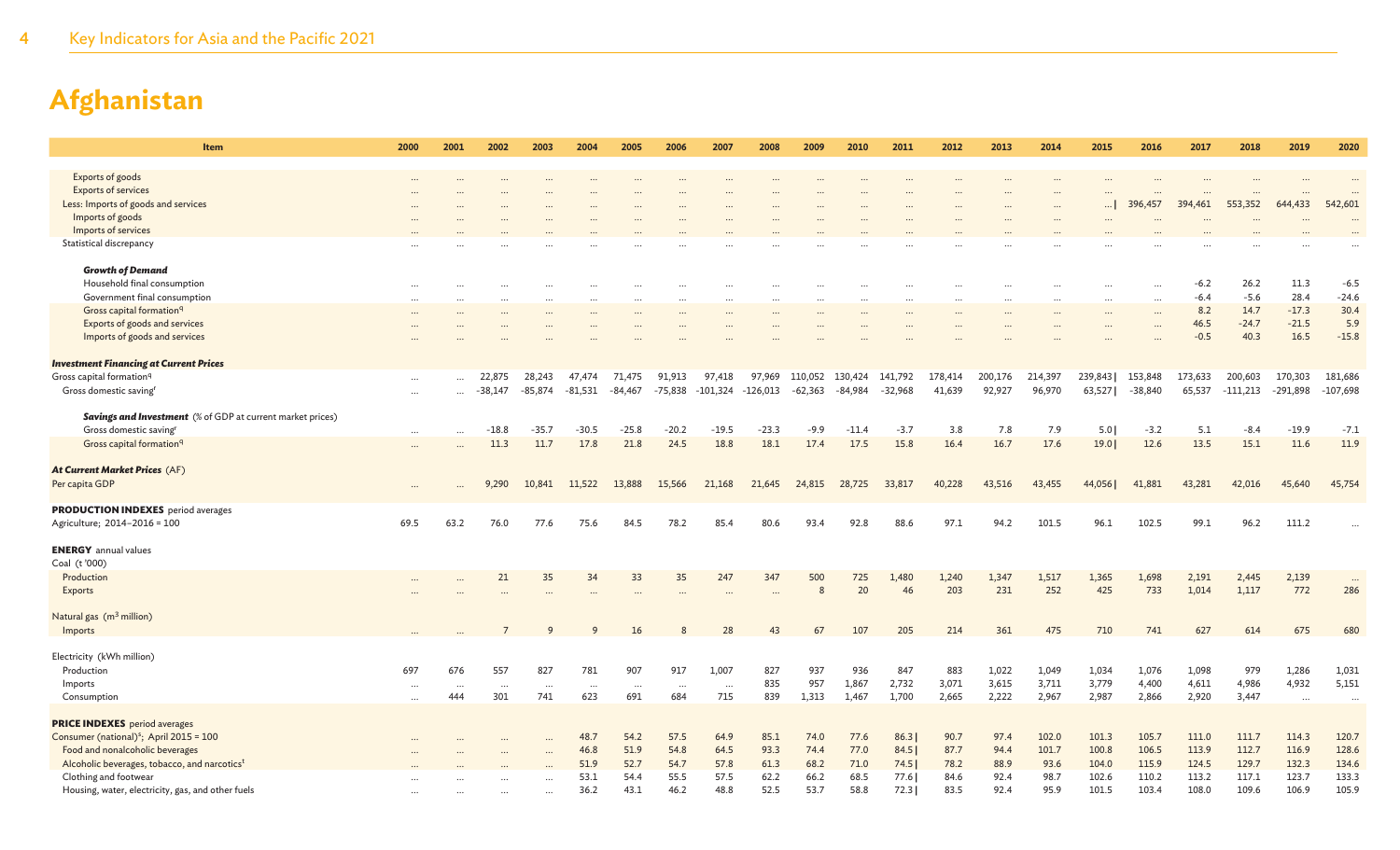| Item                                                                                                                                          | 2000     | 2001     | 2002     | 2003      | 2004     | 2005      | 2006      | 2007      | 2008      | 2009                 | 2010      | 2011      | 2012      | 2013           | 2014      | 2015      | 2016      | 2017      | 2018       | 2019       | 2020       |
|-----------------------------------------------------------------------------------------------------------------------------------------------|----------|----------|----------|-----------|----------|-----------|-----------|-----------|-----------|----------------------|-----------|-----------|-----------|----------------|-----------|-----------|-----------|-----------|------------|------------|------------|
|                                                                                                                                               |          |          |          |           |          |           |           |           |           |                      |           |           |           |                |           |           |           |           |            |            |            |
| Furnishings, household equipment, and routine household maintenance                                                                           |          |          |          |           | 55.9     | 56.7      | 58.8      | 61.2      | 65.5      | 67.8                 | 72.0      | 87.51     | 84.9      | 89.8           | 98.2      | 102.1     | 107.5     | 110.3     | 113.3      | 116.6      | 119.3      |
| Health                                                                                                                                        |          |          |          |           | 48.2     | 52.2      | 57.8      | 62.6      | 69.3      | 73.7                 | 73.4      | 76.0      | 78.5      | 86.9           | 94.9      | 100.6     | 104.0     | 105.9     | 106.7      | 111.5      | 119.1      |
| Transport                                                                                                                                     |          |          |          |           | 34.4     | 42.4      | 50.6      | 58.6      | 72.4      | 65.3                 | 73.3      | 88.5      | 94.1      | 94.4           | 110.9     | 102.3     | 100.7     | 105.7     | 112.7      | 112.8      | 101.9      |
| Communication                                                                                                                                 |          |          |          |           | 103.2    | 106.2     | 104.6     | 110.0     | 111.8     | 112.7                | 110.1     | 112.1     | 111.2     | 105.6          | 103.4     | 100.2     | 99.6      | 96.9      | 96.4       | 92.2       | 90.1       |
| <b>Recreation and culture</b>                                                                                                                 |          |          |          |           |          |           |           | $\ddotsc$ |           |                      |           | 84.4      | 90.4      | 93.1           | 98.9      | 103.1     | 105.6     | 101.7     | 100.7      | 102.7      | 104.9      |
| Education                                                                                                                                     |          |          |          |           | 78.6     | 79.8      | 79.3      | 80.0      | 83.6      | 85.7                 | 85.6      | 90.1      | 93.9      | 96.3           | 99.5      | 97.2      | 106.1     | 114.6     | 121.2      | 123.7      | 127.2      |
| Restaurants and hotels                                                                                                                        |          |          |          |           |          |           |           | $\cdots$  | $\cdots$  | $\ddotsc$            | $\ddotsc$ | 89.2      | 94.7      | 97.7           | 100.6     | 101.2     | 102.6     | 103.2     | 105.5      | 108.8      | 110.6      |
| Miscellaneous goods and services                                                                                                              |          |          |          |           | 34.2     | 38.4      | 41.3      | 45.4      | 54.8      | 60.1                 | 65.1      | 73.2      | 83.3      | 88.5           | 96.2      | 103.4     | 110.9     | 115.8     | 119.4      | 123.9      | 137.8      |
| Consumer (Kabul) <sup>s</sup>                                                                                                                 |          |          |          |           | 49.9     | 56.3      | 59.4      | 66.3      | 85.2      | 75.3                 | 79.7      | 89.5      | 95.4      | 101.8          | 103.3     | 102.8     | 109.3     | 114.9     | 116.5      | 118.9      | 124.1      |
| Food and nonalcoholic beverages                                                                                                               |          |          | $\cdots$ |           | 48.8     | 54.3      | 56.2      | 65.8      | 92.5      | 75.2                 | 78.9      | 86.9      | 91.0      | 96.1           | 101.4     | 102.4     | 111.5     | 121.0     | 121.0      | 125.9      | 135.1      |
| Alcoholic beverages, tobacco, and narcotics <sup>t</sup>                                                                                      |          |          |          |           | 51.9     | 52.7      | 54.7      | 57.8      | 61.3      | 68.2                 | 71.0      | 72.6      | 77.4      | 83.5           | 94.2      | 109.5     | 125.3     | 141.3     | 145.7      | 148.0      | 147.9      |
| Clothing and footwear                                                                                                                         |          |          |          |           | 53.1     | 54.4      | 55.5      | 57.5      | 62.2      | 66.2                 | 68.5      | 82.4      | 85.6      | 90.5           | 99.0      | 105.7     | 120.2     | 122.7     | 127.7      | 131.7      | 146.5      |
| Housing, water, electricity, gas, and other fuels                                                                                             |          |          |          |           | 36.2     | 43.1      | 46.2      | 48.8      | 52.5      | 53.7                 | 58.8      | 96.4      | 109.9     | 120.8          | 107.4     | 101.4     | 102.7     | 108.1     | 109.5      | 106.4      | 106.2      |
| Furnishings, household equipment, and routine household maintenance                                                                           |          |          |          |           | 55.9     | 56.7      | 58.8      | 61.2      | 65.5      | 67.8                 | 72.0      | 87.0      | 84.6      | 88.5           | 97.8      | 103.7     | 111.9     | 114.7     | 118.3      | 121.1      | 122.8      |
| Health                                                                                                                                        |          |          |          |           | 48.2     | 52.2      | 57.8      | 62.6      | 69.3      | 73.7                 | 73.4      | 73.2      | 80.8      | 91.7           | 98.7      | 101.5     | 104.5     | 104.1     | 106.1      | 113.2      | 127.2      |
| Transport                                                                                                                                     |          |          |          |           | 34.4     | 42.4      | 50.6      | 58.6      | 72.4      | 65.3                 | 73.3      | 88.1      | 91.4      | 91.0           | 118.6     | 105.6     | 107.4     | 112.0     | 116.8      | 116.2      | 108.3      |
| Communication                                                                                                                                 |          |          |          |           | 103.2    | 106.2     | 104.6     | 110.0     | 111.8     | 112.7                | 110.1     | 107.6     | 107.5     | 106.7          | 103.8     | 100.6     | 101.2     | 97.8      | 97.4       | 96.7       | 97.3       |
| Recreation and culture                                                                                                                        |          |          |          |           |          |           |           | $\cdots$  |           |                      |           | 84.0      | 85.0      | 85.7           | 99.1      | 105.5     | 109.9     | 103.1     | 100.8      | 102.4      | 108.6      |
| Education                                                                                                                                     |          |          |          |           | 78.6     | 79.8      | 79.3      | 80.0      | 83.6      | 85.7                 | 85.6      | 99.0      | 97.5      | 98.4           | 100.0     | 96.2      | 108.6     | 120.3     | 129.9      | 131.4      | 132.4      |
| Restaurants and hotels                                                                                                                        |          |          |          |           | $\cdots$ |           | $\cdots$  | $\cdots$  |           | $\ddot{\phantom{a}}$ | $\ddotsc$ | 94.7      | 99.1      | 100.0          | 102.6     | 103.8     | 103.7     | 100.5     | 102.8      | 105.7      | 112.8      |
| Miscellaneous goods and services                                                                                                              |          |          |          |           | 34.2     | 38.4      | 41.3      | 45.4      | 54.8      | 60.1                 | 65.1      | 79.3      | 90.5      | 92.8           | 98.2      | 108.1     | 125.9     | 134.5     | 138.8      | 149.7      | 172.2      |
| Implicit GDP deflator; 2002   2016 = 100                                                                                                      |          |          | 100.0    | 109.8     | 119.2    | 132.9     | 139.4     | 166.0     | 169.2     | 168.8                | 193.0     | 213.1     | 232.9     | 241.0          | 238.6     | 250.7     | 100.0     | 102.4     | 104.5      | 111.3      | 117.5      |
|                                                                                                                                               |          |          |          |           |          |           |           |           |           |                      |           |           |           |                |           |           |           |           |            |            |            |
| <b>Price Indexes</b> (% annual change)                                                                                                        |          |          |          |           |          |           |           |           |           |                      |           |           |           |                |           |           |           |           |            |            |            |
| Consumer price index (national)                                                                                                               |          |          |          |           |          | 11.4      | 5.9       | 13.0      | 31.1      | $-13.1$              | 4.9       | 11.2      | 5.2       | 7.4            | 4.7       | $-0.7$    | 4.4       | 5.0       | 0.6        | 2.3        | 5.6        |
| Food and nonalcoholic beverages price index (national)                                                                                        |          |          |          |           |          | 10.8      | 5.5       | 17.8      | 44.7      | $-20.3$              | 3.5       | 9.7       | 3.9       | 7.6            | 7.7       | $-0.8$    | 5.7       | 6.9       | $-1.1$     | 3.8        | 10.0       |
| Implicit GDP deflator                                                                                                                         |          |          |          | 9.8       | 8.5      | 11.6      | 4.9       | 19.1      | 2.0       | $-0.3$               | 14.3      | 10.4      | 9.3       | 3.5            | $-1.0$    | 5.1       | 5.2       | 2.4       | 2.1        | 6.5        | 5.5        |
|                                                                                                                                               |          |          |          |           |          |           |           |           |           |                      |           |           |           |                |           |           |           |           |            |            |            |
| MONEY AND INTEREST RATES" as of end of period; beginning 21 March   ending 20 December   beginning 21 March   ending 20 December (AF million) |          |          |          |           |          |           |           |           |           |                      |           |           |           |                |           |           |           |           |            |            |            |
| Net foreign assets                                                                                                                            |          |          |          |           | 62,838   | 90,133    | 105,827   | 110,720   | 166,993   | 188,563              | 228,211   | 281,306   | 347,399   | 421,803        | 487,625   | 495,934   | 582,766   | 651,219   | 737,861    | 790,567    | 871,882    |
| Domestic claims                                                                                                                               |          |          | 14,951   | $-19,819$ | $-4,869$ | $-13,421$ | $-6,846$  | $-3,103$  | 14,159    | 30,301               | 38,539    | 40,471    | $-15,498$ | $-11,656$      | $-32,192$ | $-38,585$ | $-15,599$ | $-33,963$ | $-74,583$  | $-73,369$  | $-79,195$  |
| Net claims on central government                                                                                                              |          |          |          |           |          |           | $-30,277$ | $-29,600$ | $-29,011$ | $-24,949$            | $-31,121$ | $-43,151$ | $-58,282$ | $-60,179$      | $-81,381$ | $-83,143$ | $-63,942$ | $-84,148$ | $-122,001$ | $-122,263$ | $-127,700$ |
|                                                                                                                                               |          |          |          |           |          | 7,893     | 5,824     |           | 704       | 716                  |           | 534       | 537       | 540            | 644       | 594       | 697       | 705       | 691        | 841        | 579        |
| Claims on other financial corporations                                                                                                        |          |          |          |           |          |           |           | 4,164     |           |                      |           |           |           |                |           |           |           |           |            |            |            |
| Claims on state and local government                                                                                                          |          |          |          |           | $\cdots$ |           |           |           |           |                      |           |           |           |                |           |           |           |           |            |            |            |
| Claims on public nonfinancial corporations                                                                                                    |          |          |          |           |          |           | 751       | 804       | 4,075     | 4,692                |           |           | 8         | $\overline{7}$ | 92        | 92        | 94        | 94        | 94         | 585        | 216        |
| Claims on private sector                                                                                                                      |          |          |          |           |          |           | 16,855    | 21,529    | 38,391    | 49,842               | 69,652    | 83,080    | 42,239    | 47,976         | 48,454    | 43,872    | 47,551    | 49,386    | 46,633     | 47,467     | 47,710     |
| Broad money liabilities <sup>v</sup>                                                                                                          |          |          | 22.341   | 29,380    | 40,622   | 58,737    | 81,248    | 91,317    | 119,635   | 162,527              | 226,355   | 278,644   | 318,371   | 340,884        | 361,380   | 374,733   | 455,204   | 473,837   | 486,034    | 513,735    | 575,738    |
| Currency outside depository corporations                                                                                                      |          |          | 20,080   | 26,914    | 37,116   | 42,515    | 46,815    | 49,566    | 57,501    | 73,842               | 92,545    | 126,300   | 141,326   | 137,779        | 162,368   | 174,174   | 216,308   | 220,507   | 219,911    | 249,940    | 283,145    |
| Transferable deposits                                                                                                                         |          |          | 2,083    | 2,202     | 1,836    | 13,148    | 32,691    | 39,686    | 57,395    | 84,534               | 120,103   | 134,915   | 156,540   | 180,871        | 177,725   | 180,429   | 206,951   | 216,242   | 233,568    | 229,933    | 252,219    |
| Other deposits                                                                                                                                | $\cdots$ | $\cdots$ | 177      | 265       | 1,669    | 3,074     | 1,742     | 2,066     | 4,740     | 4,151                | 13,707    | 17,429    | 20,506    | 22,234         | 21,287    | 20,129    | 31,945    | 37,089    | 32,554     | 33,863     | 40,374     |
| Securities other than shares                                                                                                                  |          |          |          |           |          |           |           |           |           |                      |           |           |           |                |           |           |           |           |            |            |            |
| Liabilities excluded from broad money                                                                                                         |          |          |          |           | 17,347   | 17,975    | 17,733    | 16,299    | 61,517    | 56,336               | 40,396    | 43,133    | 13,529    | 69,263         | 94,054    | 82,616    | 111,963   | 143,419   | 177,244    | 203,463    | 216,949    |
|                                                                                                                                               |          |          |          |           |          |           |           |           |           |                      |           |           |           |                |           |           |           |           |            |            |            |
| <b>Money Supply (M2)</b> (% annual change)                                                                                                    |          |          |          | 31.5      | 38.3     |           | 38.3      |           | 31.0      | 35.9                 | 39.3      | 23.1      | 14.3      | 7.1            | 6.0       | 3.7       | 9.7       | 4.1       | 2.6        | 5.7        | 12.1       |
| M2 <sup>w</sup> (% of GDP at current market prices)                                                                                           |          |          | 11.0     | 12.2      | 15.2     | 17.9      | 21.7      | 17.6      | 22.1      | 25.7                 | 30.3      | 31.1      | 29.3      | 28.5           | 29.6      | 29.7      | 37.2      | 36.9      | 36.6       | 35.0       | 37.9       |
|                                                                                                                                               |          |          |          |           |          |           |           |           |           |                      |           |           |           |                |           |           |           |           |            |            |            |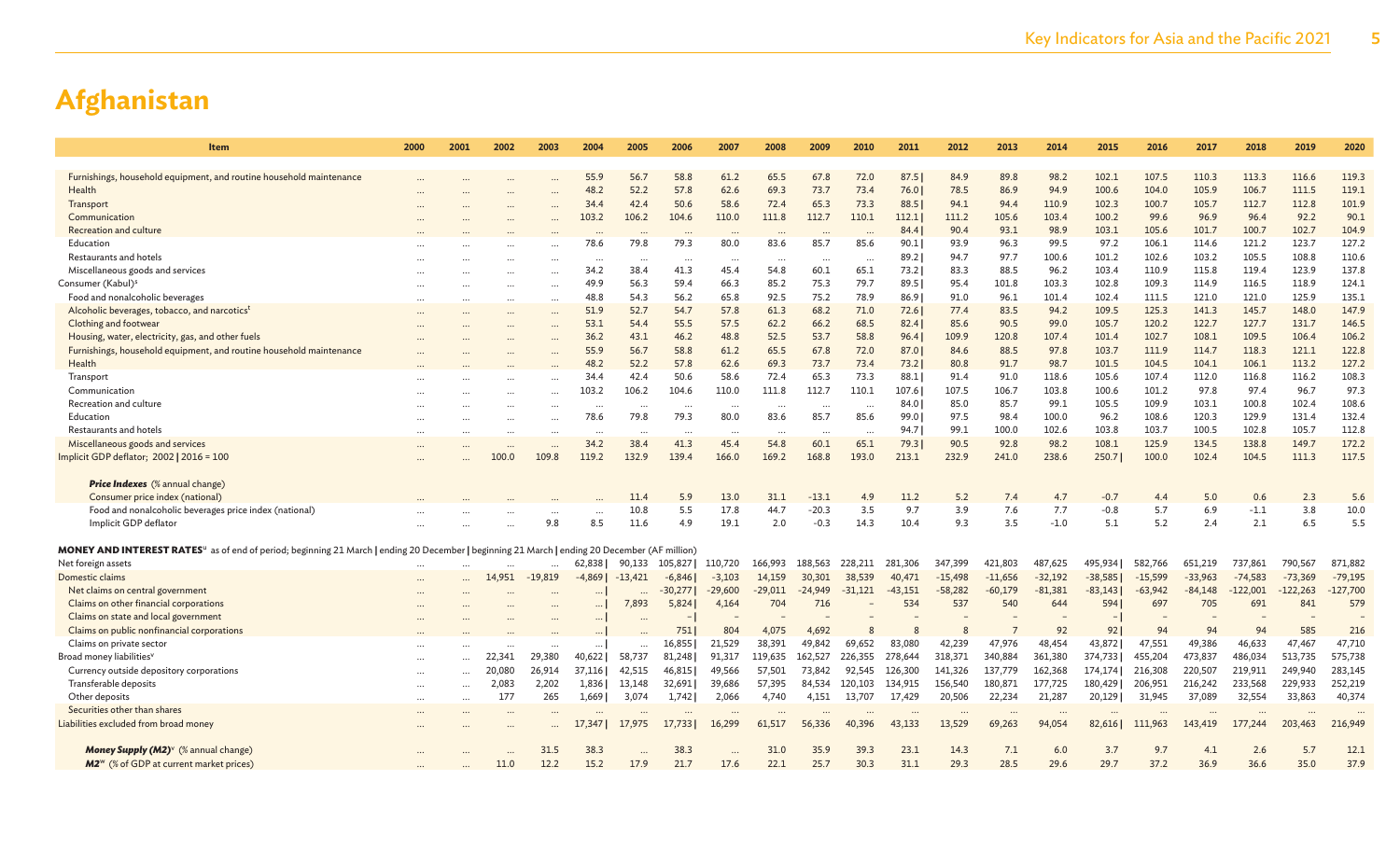| Item                                                                                        | 2000     | 2001                 | 2002 | 2003      | 2004     | 2005      | 2006   | 2007     | 2008                 | 2009      | 2010                 | 2011         | 2012      | 2013      | 2014                 | 2015      | 2016           | 2017                 | 2018           | 2019         | 2020      |
|---------------------------------------------------------------------------------------------|----------|----------------------|------|-----------|----------|-----------|--------|----------|----------------------|-----------|----------------------|--------------|-----------|-----------|----------------------|-----------|----------------|----------------------|----------------|--------------|-----------|
|                                                                                             |          |                      |      |           |          |           |        |          |                      |           |                      |              |           |           |                      |           |                |                      |                |              |           |
| <b>Interest Rates</b> <sup>x</sup> period averages (% per annum)                            |          |                      |      |           |          |           |        |          |                      |           |                      |              |           |           |                      |           |                |                      |                |              |           |
| On deposits                                                                                 |          |                      |      |           |          |           |        |          |                      |           |                      |              |           |           |                      |           |                |                      |                |              |           |
| Savings                                                                                     |          |                      |      |           |          |           | 4.3    | 5.4      | 4.1                  | 6.4       | 5.4                  | 4.5          | 4.1       | 2.7       | 2.8                  | 3.1       | 1.6            | 1.3                  | 1.6            | 1.5          | 0.8       |
| Time: 6 months                                                                              |          |                      |      |           |          |           | 4.8    | 5.0      | 5.6                  | 5.4       | 4.7                  | 2.8          | 4.3       | 2.6       | 5.2                  | 4.8       | 3.5            | 3.9                  | 3.2            | 2.8          | 2.7       |
| 12 months                                                                                   |          |                      |      |           |          |           | 4.7    | 4.0      | 7.0                  | 5.8       | 8.2                  | 7.0          | 4.6       | 4.9       | 2.4                  | 5.2       | 4.4            | 3.1                  | 2.3            | 3.4          | 2.4       |
| On loans and discounts                                                                      |          |                      |      |           |          |           | 14.7   | 13.0     | 13.8                 | 14.0      | 13.7                 | 13.1         | 15.8      | 12.2      | 14.3                 | 17.0      | 17.4           | 13.7                 | 14.1           | 12.9         | 19.2      |
| <b>GOVERNMENT FINANCE</b> <sup>y</sup> beginning 21 March   ending 20 December (AF million) |          |                      |      |           |          |           |        |          |                      |           |                      |              |           |           |                      |           |                |                      |                |              |           |
| <b>General Government</b>                                                                   |          |                      |      |           |          |           |        |          |                      |           |                      |              |           |           |                      |           |                |                      |                |              |           |
| Revenue <sup>2</sup>                                                                        |          |                      |      |           |          | 42,669    | 80.742 | 92,299   | 92,035               | 132,165   | 171.899              | 197.475      | 182.345   | 320,978   | 280,390              | 300,937   | 357,161        | 350,759              | 396,295        | 395,080      | 366,402   |
| <b>Taxes</b>                                                                                |          |                      |      |           |          | 9,446     | 23,881 | 25,369   | 31,285               | 51,691    | 65,769               | 74,837       | 58,898    | 80,101    | 78,050               | 89,965    | 100,764        | 111,543              | 125,535        | 122,867      | 113,553   |
| Taxes on income, profits, and capital gains <sup>aa</sup>                                   |          |                      |      |           |          |           | 3,873  | 5,290    | 8,521                | 15,649    | 19,375               | 22,602       | 21,473    | 28,582    | 29,547               | 32,481    | 35,148         | 39,267               | 47,612         | 45,992       | 43,924    |
| Payable by individuals                                                                      |          |                      |      |           |          |           |        |          |                      |           |                      |              |           |           |                      |           |                |                      |                |              |           |
| Payable by corporations and other enterprises                                               |          |                      |      |           |          |           |        |          |                      |           |                      |              |           |           |                      |           |                |                      |                |              |           |
| Other taxes on income, profits, and capital gains                                           |          |                      |      |           |          |           |        |          |                      |           |                      |              |           |           |                      |           |                |                      |                |              |           |
| Taxes on payroll and workforce                                                              |          |                      |      |           |          |           |        |          | $\ddotsc$            | $\ddotsc$ | $\ddots$             | $\cdots$     |           | $\cdots$  | $\cdots$             |           | $\cdots$       |                      | $\cdots$       |              | $\ddotsc$ |
| Taxes on property                                                                           |          |                      |      |           |          |           | 75     | 113      | 124                  | 207       | 245                  | 373          | 219       | 295       | 833                  | 806       | 432            | 450                  | 1,537          | 574          | 541       |
| Taxes on goods and services <sup>ab</sup>                                                   |          |                      |      |           |          |           | 5,261  | 5,841    | 6,803                | 12,357    | 16,291               | 18,606       | 14.764    | 17,809    | 16,622               | 21,142    | 28,610         | 33,071               | 37,904         | 35,726       | 33,260    |
| Taxes on international trade and transaction <sup>ac</sup>                                  |          |                      |      |           |          | 9,446     | 11,563 | 13,194   | 14,330               | 21,797    | 27,705               | 30,546       | 20,997    | 28,305    | 25,965               | 30,420    | 31,265         | 35,925               | 36,272         | 37,109       | 32,368    |
| Other taxes                                                                                 | $\cdots$ | $\ddot{\phantom{a}}$ |      |           | $\cdots$ | $\cdots$  | 3,110  | 930      | 1,507                | 1,681     | 2,152                | 2,709        | 1,445     | 5,110     | 5,083                | 5,116     | 5,308          | 2,829                | 2,209          | 3,466        | 3,459     |
| Social contributions <sup>ad</sup>                                                          |          |                      |      |           |          |           |        | $\ddots$ |                      |           | 1,808                | 2,985        | 2,510     | 3,747     | 4,370                | 4,437     | 4,675          | 5,096                | 5,574          | 5,887        |           |
| Grants                                                                                      |          |                      |      |           |          | 33,223    | 50,392 | 59,431   | 51,874               | 70,422    | 92,044               | 98,623       | 101,830   | 212,156   | 180,252              | 178,587   | 203,665        | 181,673              | 205,633        | 187,830      | 193,479   |
| Other revenue <sup>ae</sup>                                                                 |          |                      |      |           |          |           | 6,469  | 7,500    | 8,875                | 10.051    | 12,277               | 21,031       | 19,107    | 24,974    | 17,718               | 27,948    | 48,057         | 52,447               | 59,554         | 78,496       | 59,370    |
| <b>Expense</b>                                                                              |          |                      |      |           |          | 32,016    | 42,976 | 50,585   | 69,100               | 87,313    | 153,867              | 202,045      | 189,371   | 278,193   | 300,986              | 318,097   | 354,187        | 356,453              | 385,649        | 420,183      | 433,704   |
| Compensation of employees                                                                   |          |                      |      |           |          | 20,626    | 26,518 | 33,564   | 47,831               | 64,256    | 86,474               | 111,699      | 98,370    | 139,475   | 150,174              | 152,255   | 164,621        | 174,188              | 183,611        | 197,467      | 197,062   |
| Use of goods and services                                                                   |          |                      |      |           |          | 7.088     | 12.353 | 12,670   | 15,967               | 16,859    | 32,853               | 46,765       | 46,960    | 77.642    | 84,676               | 92,077    | 103,510        | 87.745               | 80.301         | 83,557       | 89,836    |
| Consumption of fixed capital                                                                |          |                      |      |           |          | 2,385     | 1,576  | 1,415    | 1,765                | 1,333     | $\ddot{\phantom{a}}$ | $\ddotsc$    | $\ddots$  | $\ddotsc$ | $\ddot{\phantom{a}}$ |           |                | $\ddot{\phantom{a}}$ | $\cdots$       |              | $\ddots$  |
| Interest                                                                                    |          |                      |      |           |          | 362       | 169    | 107      | 155                  | 174       | 112                  | 176          | 113       | 514       | 865                  | 1.176     | 1,615          | 1,831                | 2,002          | 2,203        | 1,958     |
| Subsidies                                                                                   |          |                      |      |           |          | 60        | 406    | 461      | 549                  | 1,259     | $\ddotsc$            | $\cdot\cdot$ | $\ddots$  |           |                      |           |                |                      | $\cdots$       |              | $\ddots$  |
| Grants                                                                                      |          |                      |      |           |          |           |        |          |                      |           |                      |              |           |           |                      |           |                |                      |                |              |           |
| Social benefits                                                                             | $\cdots$ |                      |      |           |          | 1,495     | 1,954  | 2,368    | 2,833                | 3,432     | 5,568                | 8,956        | 8,321     | 11,436    | 19,701               | 20,176    | 24,474         | 25,337               | 30,050         | 36,157       | 25,827    |
| Other expense <sup>af</sup>                                                                 |          |                      |      |           |          |           |        |          |                      |           | 28,860               | 34,450       | 35,608    | 49,126    | 45,571               | 52,413    | 59,966         | 67,353               | 89,684         | 100,799      | 119,021   |
| Net operating balance <sup>ag</sup>                                                         |          |                      |      |           |          | 10,653    | 37,766 | 41,714   | 22,935               | 44,852    | 46,891               | 29,880       | 28,582    | 91,911    | 24,974               | 35,253    | 62,940         | 61,659               | 100,330        | 75,696       | 51,719    |
| Gross operating balanceah                                                                   |          |                      |      |           |          | 13,038    | 39,342 | 43,129   | 24,700               | 46,185    | 47,003               | 30,056       | 28,695    | 92,425    | 25,839               | 36,429    | 64,555         | 63,489               | 102,333        | 77,900       | 53,677    |
| <b>Transactions in Nonfinancial Assets</b>                                                  |          |                      |      |           |          |           |        |          |                      |           |                      |              |           |           |                      |           |                |                      |                |              |           |
| Net/gross investment in nonfinancial assets <sup>al</sup>                                   |          |                      |      |           |          |           |        |          |                      |           | 29,179               | 34.391       | 35,431    | 49,090    | 45,536               | 52,388    | 58,569         | 67,843               | 89,692         | 100,588      | 119,021   |
| <b>Fixed assets</b>                                                                         |          |                      |      |           |          |           |        |          |                      |           |                      |              | 23,736    | 37,456    | 23,738               | 37,629    | 39,158         | 42,031               | 57,797         | 65,679       | 87,093    |
| Inventories                                                                                 |          |                      |      |           |          |           |        |          |                      |           |                      | $\cdots$     |           | $\ddots$  |                      | 11,666    | 14,300         | 15,417               | 26,197         | 28,049       | 25,735    |
| Valuables                                                                                   |          |                      |      |           |          |           |        |          |                      |           | $\mathbf{1}$         | 1            | 12        | 1         | $\Omega$             | q         | $\overline{4}$ | -1                   | $\overline{1}$ | $\mathbf{1}$ | 3         |
| Nonproduced assets                                                                          |          | $\cdots$             |      |           |          |           |        | $\cdots$ | $\cdots$             |           | $\ddot{\phantom{a}}$ |              | 6,019     | 3,514     | 6,379                | 3,085     | 5,107          | 10,393               | 5,697          | 6,860        | 6,190     |
| Expenditure <sup>aj</sup>                                                                   | $\cdots$ |                      |      | $\ddotsc$ |          | 54,259    | 78,146 | 98,757   | 114,436              | 131,304   | 153,867              | 202,045      | 189,371   | 278,193   | 300,986              | 318,097   | 354,187        | 356,453              | 385,649        | 420,183      | 433,704   |
| Net lending/Net borrowing                                                                   |          |                      |      |           |          |           |        |          | $\ddot{\phantom{a}}$ | 786       | 18,031               | $-4,570$     | $-7,026$  | 42,785    | $-20,596$            | $-17,160$ | 2,974          | $-5,694$             | 10,646         | $-25,103$    | $-67,302$ |
| Primary balance                                                                             |          |                      |      |           |          | $-11,228$ | 2,765  | $-6,351$ | $-22,246$            | 1,035     | 18,144               | $-4,394$     | $-6,913$  | 43,299    | $-19,732$            | $-15,984$ | 4,589          | $-3,864$             | 12,649         | $-22,899$    | $-65,344$ |
| <b>Transactions in Financial Assets and Liabilities (Financing)</b>                         |          |                      |      |           |          |           |        |          |                      |           |                      |              |           |           |                      |           |                |                      |                |              |           |
| Net acquisition of financial assets                                                         |          |                      |      |           |          |           |        |          |                      |           | $-17.033$            | $-5.2981$    | $-21,019$ | $-112$    | 16,201               | 5,806     | $-6,364$       | $-5,234$             | $-11,717$      | $-75$        | $-6,551$  |
| Domestic                                                                                    |          |                      |      |           |          |           |        |          |                      |           |                      |              | $-21,019$ | $-112$    | 16,201               | 5,806     | $-6,364$       | $-5,234$             | $-11,717$      | $-75$        | $-6,551$  |
| External                                                                                    |          |                      |      |           |          |           |        |          |                      | $\ddotsc$ | $\ddotsc$            | $\cdots$     |           |           |                      |           |                |                      | $\cdots$       |              |           |
|                                                                                             |          |                      |      |           |          |           |        |          |                      |           |                      |              |           |           |                      |           |                |                      |                |              |           |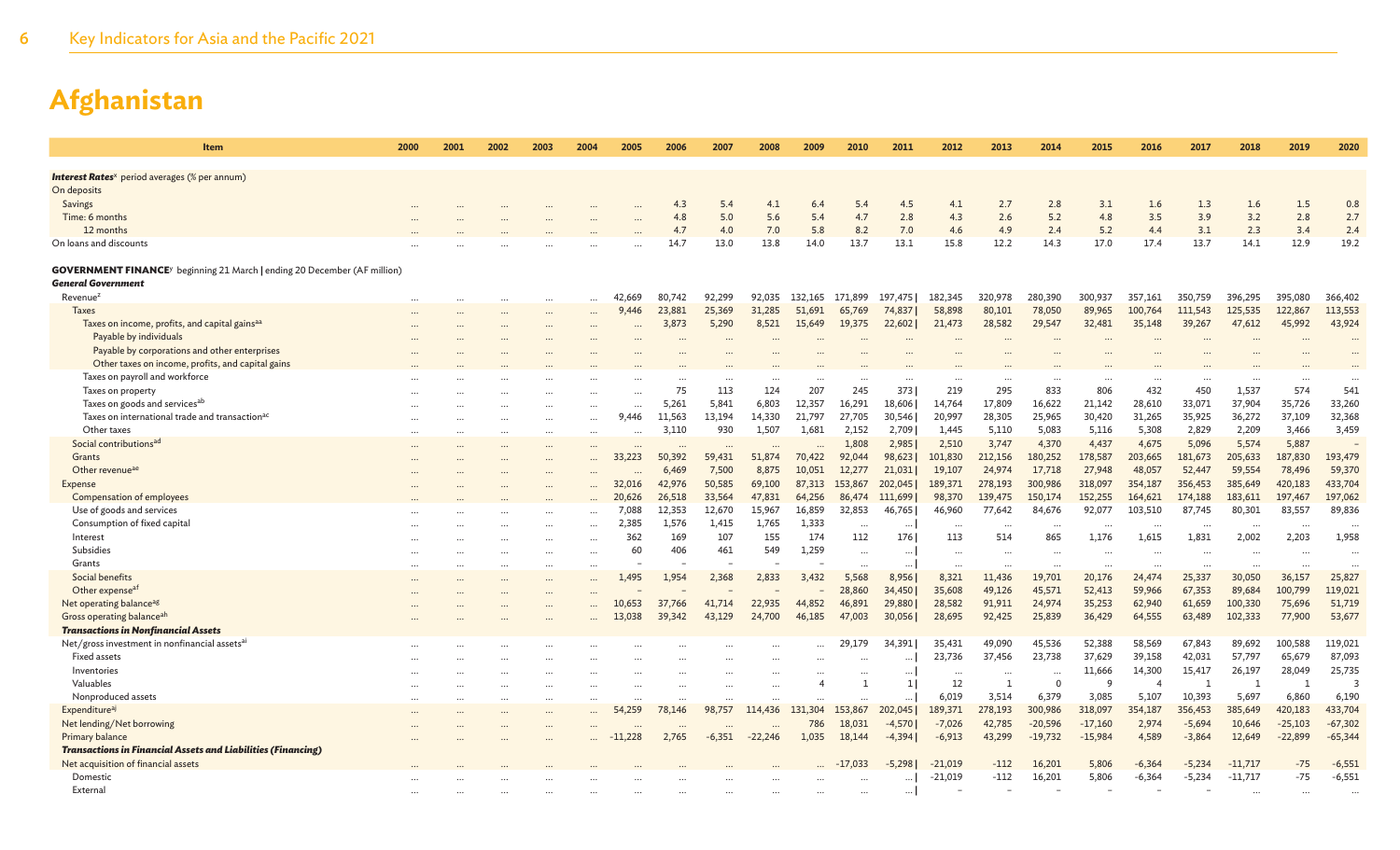| <b>Item</b>                                                                      | 2000                     | 2001                 | 2002     | 2003      | 2004           | 2005                | 2006     | 2007      | 2008                  | 2009                     | 2010                     | 2011      | 2012     | 2013      | 2014      | 2015     | 2016     | 2017                     | 2018      | 2019      | 2020      |
|----------------------------------------------------------------------------------|--------------------------|----------------------|----------|-----------|----------------|---------------------|----------|-----------|-----------------------|--------------------------|--------------------------|-----------|----------|-----------|-----------|----------|----------|--------------------------|-----------|-----------|-----------|
|                                                                                  |                          |                      |          |           |                |                     |          |           |                       |                          |                          |           |          |           |           |          |          |                          |           |           |           |
| Net incurrence of liabilities                                                    |                          |                      |          |           |                |                     |          |           |                       |                          | 10,926                   | 15,785    | 27,071   | $-22,532$ | 5,053     | 9,671    | 795      | 10,245                   | 9,818     | 14,151    | $-38,884$ |
| Domestic                                                                         |                          |                      |          |           |                |                     |          |           |                       |                          |                          |           | 21,823   | $-23,623$ | 2,535     | 1,637    | 2,237    | 10,907                   | 10,317    | 10,236    | $-38,077$ |
| External                                                                         |                          |                      |          |           |                |                     |          |           |                       |                          |                          | $\cdots$  | 5,248    | 1,091     | 2,518     | 8,034    | $-1,442$ | $-662$                   | $-499$    | 3,915     | $-808$    |
|                                                                                  |                          |                      |          |           |                |                     |          |           |                       |                          |                          |           |          |           |           |          |          |                          |           |           |           |
| <b>Government Finance</b> <sup>ak</sup> (% of GDP at current market prices)      |                          |                      |          |           |                |                     |          |           |                       |                          |                          |           |          |           |           |          |          |                          |           |           |           |
| Revenue                                                                          |                          |                      |          |           |                | 13.0                | 21.5     | 17.8      | 17.0                  | 20.9                     | 23.0                     | 22.0      | 16.8     | 26.8      | 23.0      | 23.9     | 29.2     | 27.3                     | 29.8      | 26.9      | 24.1      |
| <b>Taxes</b>                                                                     |                          |                      |          |           |                | 2.9                 | 6.4      | 4.9       | 5.8                   | 8.2                      | 8.8                      | 8.4       | 5.4      | 6.7       | 6.4       | 7.1      | 8.2      | 8.7                      | 9.5       | 8.4       | 7.5       |
| Taxes payable by individuals                                                     |                          |                      |          |           |                |                     |          | $\cdots$  | $\cdots$              | $\overline{\phantom{a}}$ | $\overline{\phantom{a}}$ | $\ddotsc$ | $\cdots$ | $\cdots$  |           | $\cdots$ |          | $\overline{\phantom{a}}$ | $\cdots$  |           | $\cdots$  |
| Taxes payable by corporations and other enterprises                              |                          |                      |          |           |                |                     | $\cdots$ | $\cdots$  | $\ddots$              | $\cdots$                 | $\sim$                   | $\cdots$  | $\cdots$ |           | $\cdots$  | $\cdots$ | $\cdots$ |                          | $\cdots$  | $\cdots$  | $\cdots$  |
| Expenditure                                                                      |                          |                      |          |           |                | 16.6                | 20.8     | 19.0      | 21.1                  | 20.7                     | 20.6                     | 22.5      | 17.4     | 23.2      | 24.6      | 25.2     | 29.0     | 27.7                     | 29.0      | 28.6      | 28.5      |
| Net lending/Net borrowing                                                        |                          |                      |          |           |                | $\cdots$            | $\cdots$ | $\cdots$  | $\ddots$              | 0.1                      | 2.4                      | $-0.5$    | $-0.6$   | 3.6       | $-1.7$    | $-1.4$   | 0.2      | $-0.4$                   | 0.8       | $-1.7$    | $-4.4$    |
| Primary balance                                                                  |                          |                      |          |           |                | $-3.4$              | 0.7      | $-1.2$    | $-4.1$                | 0.2                      | 2.4                      | $-0.5$    | $-0.6$   | 3.6       | $-1.6$    | $-1.3$   | 0.4      | $-0.3$                   | 1.0       | $-1.6$    | $-4.3$    |
| <b>Expenditure by Function, General Government</b>                               |                          |                      |          |           |                |                     |          |           |                       |                          |                          |           |          |           |           |          |          |                          |           |           |           |
| <b>Total expenditure</b>                                                         |                          |                      |          |           |                |                     |          |           |                       |                          | 153,867                  | 202,045   | 189,371  | 278,193   | 300,986   | 318,097  | 354,187  | 356,453                  | 385,649   | 420,183   | 433,704   |
| General public services                                                          |                          |                      |          |           |                |                     |          |           | $\cdots$              | $\ddotsc$                | 12,749                   | 13,914    | 16,315   | 20,477    | 17,686    | 22,438   | 39,347   | 42,648                   | 42,408    | 72,686    | 61,905    |
| Defense                                                                          |                          |                      |          |           |                |                     |          |           | $\ddots$              |                          | 31,576                   | 45,574    | 43,381   | 77,274    | 81,348    | 79,539   | 85,893   | 77,084                   | 85,629    | 90,649    | 96,205    |
| Public order and safety                                                          |                          |                      |          |           |                |                     |          |           | $\ddots$              | $\ddotsc$                | 32,413                   | 41,277    | 38,448   | 54,301    | 55,357    | 57,226   | 67,284   | 66,085                   | 48,190    | 61,482    | 52,823    |
| Economic affairs                                                                 |                          |                      |          |           |                |                     |          | $\ddotsc$ | $\cdots$              | $\cdots$                 | 31,068                   | 42,323    | 42,857   | 54,153    | 52,895    | 62,811   | 67,636   | 67,707                   | 74,894    | 97,745    | 81,821    |
| Environmental protection                                                         | $\overline{\phantom{a}}$ | $\sim$               |          | $\ddotsc$ |                |                     |          | $\ddotsc$ | $\cdots$              | $\ddotsc$                | 150                      | 179       | 164      | 180       | 236       | 339      | 904      | 1,373                    | 706       | 1,427     | 1,650     |
| Housing and community amenities                                                  |                          |                      |          |           |                |                     |          |           | $\ddots$              | $\ddotsc$                | 1,562                    | 903       | 1,213    | 1,953     | 1,929     | 2,176    | 3,983    | 6,915                    | 7,001     | 7,885     | 9,959     |
| Health                                                                           |                          |                      |          |           |                |                     |          |           |                       |                          | 6,547                    | 7,149     | 6,418    | 10,364    | 12,973    | 14,747   | 16,210   | 18,781                   | 21,716    | 20,487    | 27,789    |
| Recreation, culture, and religion                                                |                          |                      |          |           |                |                     |          |           |                       |                          | 1,927                    | 1,711     | 1,282    | 1,708     | 1,547     | 2,075    | 2,830    | 3,593                    | 3,520     | 3,689     | 3,641     |
| Education                                                                        |                          |                      |          |           |                |                     |          |           |                       |                          | 26,988                   | 31,362    | 27,439   | 41,179    | 44,985    | 44,808   | 46,367   | 46,379                   | 45,067    | 47,563    | 31,690    |
| Social protection                                                                |                          |                      |          |           |                |                     |          |           |                       |                          | 4,103                    | 8,169     | 7,506    | 11,486    | 19,581    | 17,434   | 22,816   | 24,825                   | 29,050    | 17,959    | 16,221    |
| Others                                                                           |                          |                      |          |           |                |                     |          |           |                       |                          | 4,784                    | 9,487     | 4.348    | 5,117     | 12,449    | 14,505   | 918      | 1,063                    | 27,469    | $-1,391$  | 49,999    |
| <b>Expenditure by Function</b> <sup>ak</sup> (% of GDP at current market prices) |                          |                      |          |           |                |                     |          |           |                       |                          |                          |           |          |           |           |          |          |                          |           |           |           |
| Education                                                                        |                          |                      |          |           |                |                     |          |           |                       |                          | 3.6                      | 3.5       | 2.5      | 3.4       | 3.7       | 3.6      | 3.8      | 3.6                      | 3.4       | 3.2       | 2.1       |
| Health                                                                           |                          |                      |          |           |                |                     |          |           | $\cdots$<br>$\cdots$  | $\ddotsc$<br>$\ddotsc$   | 0.9                      | 0.8       | 0.6      | 0.9       | 1.1       | 1.2      | 1.3      | 1.5                      | 1.6       | 1.4       | 1.8       |
| Social protection                                                                | <br>$\cdots$             |                      |          |           |                |                     |          |           | $\ddots$              | $\cdots$                 | 0.5                      | 0.9       | 0.7      | 1.0       | 1.6       | 1.4      | 1.9      | 1.9                      | 2.2       | 1.2       | 1.1       |
|                                                                                  |                          |                      |          |           |                |                     |          |           |                       |                          |                          |           |          |           |           |          |          |                          |           |           |           |
| <b>EXTERNAL TRADE</b> calendar year (\$ million)                                 |                          |                      |          |           |                |                     |          |           |                       |                          |                          |           |          |           |           |          |          |                          |           |           |           |
| Exports, fob                                                                     | 137                      | 68                   | 100      | 144       | 305            | 384                 | 416      | 454       | 545                   | 403                      | 388                      | 376       | 414      | 515       | 571       | 571      | 596      | 832                      | 875       | 864       | 777       |
| Imports, cif                                                                     | 1,176                    | 1,696                | 2,452    | 2,101     | 2,177          | 2,470               | 2,744    | 3,022     | 3,020                 | 3,336                    | 5,154                    | 6,390     | 8,932    | 8,724     | 7,729     | 7,723    | 6,534    | 7,793                    | 7,407     | 6,777     | 6,538     |
| Trade balance                                                                    | $-1,039$                 | $-1,628$             | $-2,352$ | $-1,957$  | $-1,872$       | $-2,086$            | $-2,328$ | $-2,568$  | $-2,475$              | $-2,933$                 | $-4,766$                 | $-6,014$  | $-8,518$ | $-8,209$  | $-7,159$  | $-7,151$ | $-5,938$ | $-6,961$                 | $-6,531$  | $-5,913$  | $-5,761$  |
|                                                                                  |                          |                      |          |           |                |                     |          |           |                       |                          |                          |           |          |           |           |          |          |                          |           |           |           |
| <b>External Trade</b> (% annual change)                                          |                          |                      |          |           |                |                     |          |           |                       |                          |                          |           |          |           |           |          |          |                          |           |           |           |
| Exports                                                                          | $-17.4$                  | $-50.5$              | 47.1     | 44.0      | 111.8          | 25.9                | 8.3      | 9.1       | 19.9                  | $-25.9$                  | $-3.7$                   | $-3.3$    | 10.3     | 24.2      | 10.8      | 0.2      | 4.4      | 39.5                     | 5.2       | $-1.3$    | $-10.1$   |
| Imports                                                                          | 16.2                     | 44.2                 | 44.6     | $-14.3$   | 3.6            | 13.5                | 11.1     | 10.1      | $-0.1$                | 10.5                     | 54.5                     | 24.0      | 39.8     | $-2.3$    | $-11.4$   | $-0.1$   | $-15.4$  | 19.3                     | $-5.0$    | $-8.5$    | $-3.5$    |
|                                                                                  |                          |                      |          |           |                |                     |          |           |                       |                          |                          |           |          |           |           |          |          |                          |           |           |           |
| <b>Direction of Trade</b> calendar year (\$ million)                             |                          |                      |          |           |                |                     |          |           |                       |                          |                          |           |          |           |           |          |          |                          |           |           |           |
| Exports, total                                                                   | 253                      | 157                  | 163      | 627       | 328            | 517                 | 410      | 468       | 540                   | 403                      | 388                      | 376       | 306      | 374       | 415       | 571      | 577      | 413                      | 875       | 864       | 777       |
| 1. India                                                                         | 79                       | 41                   | 44       | 221       | 107            | 176                 | 133      | 142       | 132                   | 76                       | 65                       | 70        | 70       | 103       | 160       | 189      | 316      | 233                      | 359       | 410       | 406       |
| 2. Pakistan                                                                      | 95<br>$\overline{4}$     | 50<br>$\overline{2}$ | 53<br>2  | 270<br>11 | 131<br>-5      | 222<br><sup>9</sup> | 175      | 214<br>5  | 264<br>$\overline{2}$ | 191                      | 151<br>12                | 181       | 201<br>5 | 198<br>20 | 188<br>15 | 227      | 160      | 110                      | 378<br>28 | 298<br>31 | 212<br>55 |
| 3. China, People's Republic of<br>4. Turkey                                      | 5                        | $\overline{3}$       | 3        | 14        | $\overline{7}$ | 12                  | 6<br>10  | 13        | 18                    | $\overline{4}$<br>-6     | 35                       | -6<br>11  |          |           |           | 10<br>18 | 16<br>16 | 12<br>12                 | 21        | 25        | 16        |
|                                                                                  |                          |                      |          |           |                |                     |          |           |                       |                          |                          |           |          |           | $\cdots$  |          |          |                          |           |           |           |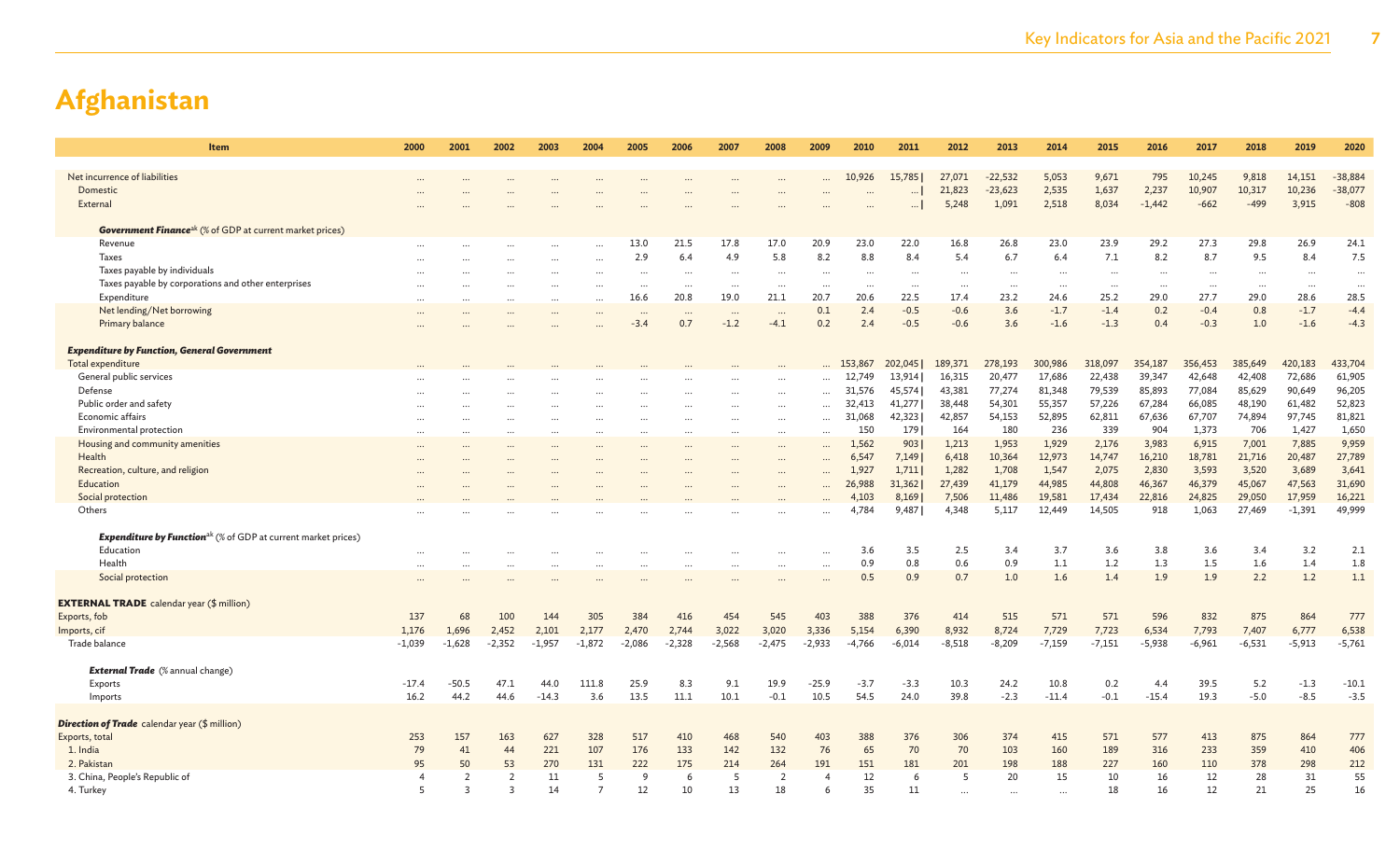| Item                                                                                   | 2000                       | 2001                 | 2002       | 2003           | 2004       | 2005          | 2006          | 2007                       | 2008       | 2009       | 2010       | 2011       | 2012                     | 2013                     | 2014            | 2015       | 2016       | 2017       | 2018           | 2019       | 2020           |
|----------------------------------------------------------------------------------------|----------------------------|----------------------|------------|----------------|------------|---------------|---------------|----------------------------|------------|------------|------------|------------|--------------------------|--------------------------|-----------------|------------|------------|------------|----------------|------------|----------------|
|                                                                                        |                            |                      |            |                |            |               |               |                            |            |            |            |            |                          |                          |                 |            |            |            |                |            |                |
| 5. United Arab Emirates                                                                | 5                          |                      |            | 15             |            | 12            | 10            | 13                         | 19         |            |            |            | $\cdots$                 | $\ddots$                 | $\cdots$        | 24         | 11         |            | 14             | 24         | 26             |
| 6. Iran                                                                                | 11                         |                      |            | 31             | 15         | 24            | 18            | 17                         | 18         | 41         | 32         | 20         | 27                       | 43                       | 33              | 29         | 16         | 11         | 20             | 15         | 8              |
| 7. Iraq                                                                                | $\overline{2}$<br>$\Omega$ |                      |            | 5              | $\Omega$   | 4<br>$\Omega$ | 3<br>$\Omega$ | $\overline{4}$<br>$\Omega$ | -6         |            | ç          | 15         | $\overline{2}$           | 9                        | $\ddotsc$<br>17 | 17<br>6    | 11<br>5    |            | 13<br>5        | 15<br>12   | 14<br>5        |
| 8. Germany                                                                             |                            |                      |            |                |            |               |               |                            |            |            |            |            |                          |                          |                 |            |            |            | $\overline{7}$ | 9          | $\overline{7}$ |
| 9. Saudi Arabia                                                                        |                            |                      |            |                |            |               |               |                            |            |            |            |            |                          |                          |                 |            | 5          |            | $\overline{3}$ |            | $\overline{2}$ |
| 10. Jordan                                                                             |                            |                      |            |                |            |               |               |                            |            |            |            |            |                          |                          |                 |            |            |            |                |            |                |
| Imports, total                                                                         | 680                        | 608                  | 1,232      | 1,538          | 1,981      | 2,757         | 3,241         | 3,356                      | 3,029      | 3,352      | 5,174      | 6,417      | 6,224                    | 8,570                    | 7,708           | 7,730      | 11,216     | 12,113     | 7,407          | 6,776      | 6,538          |
| 1. Iran                                                                                | 127                        | 104                  | 300        | 394            | 526        | 739           | 807           | 642                        | 175        | 177        | 386        | 582        | 499                      | 715                      | 1,497           | 1,808      | 1,534      | 1,618      | 1,264          | 1,246      | 1,104          |
| 2. China, People's Republic of                                                         | 35                         | 29                   | 84         | 112            | 154        | 231           | 297           | 361                        | 429        | 360        | 704        | 577        | 714                      | 136                      | 1,038           | 1,044      | 1,587      | 1,794      | 1,166          | 1,157      | 987            |
| 3. Pakistan                                                                            | 108                        | 88                   | 256        | 337            | 454        | 655           | 761           | 737                        | 482        | 307        | 598        | 878        | 883                      | 889                      | 1,328           | 1,346      | 1,733      | 1,920      | 1,087          | 1,058      | 732            |
| 4. Kazakhstan                                                                          | 12                         | 10                   | 30         | 40             | 55         | 82            | 105           | 128                        | 153        | 291        | 208        | 333        |                          | $\cdots$                 |                 | 427        | 1,500      | 1,769      | 791            | 515        | 648            |
| 5. Uzbekistan                                                                          | 14                         | 11                   | 33         | 44             | 60         | 91            | 117           | 142                        | 169        | 876        | 1,088      | 732        | $\cdots$                 | $\cdots$                 | $\ddotsc$       | 336        | 1,005      | 1,189      | 554            | 434        | 549            |
| 6. Japan                                                                               | 30                         | 25                   | 72         | 96             | 132        | 198           | 254           | 309                        | 368        | 337        | 494        | 412        | 601                      | 26                       | 259             | 292        | 938        | 1,131      | 414            | 201        | 186            |
| 7. India                                                                               | 11                         | 9                    | 26         | 34             | 47         | 70            | 88            | 103                        | 105        | 106        | 113        | 104        | 118                      | 44                       | 108             | 131        | 420        | 498        | 354            | 405        | 490            |
| 8. Turkmenistan                                                                        | 1                          |                      | - 7        | $\overline{3}$ |            |               |               | $\cdots$                   | 13         | 76         | 117        | 353        | $\ddots$                 | $\cdots$                 | $\ddotsc$       | 632        | 598        | $\ddots$   | 385            | 408        | 450            |
| 9. Malaysia                                                                            | 6                          |                      | 15         | 20             | 28         | 42            | 54            | 66                         | 78         | 23         | 53         | 60         | $\cdots$                 | $\ddots$                 | $\ddotsc$       | 277        | 385        | 435        | 282            | 320        | 336            |
| 10. Russian Federation                                                                 | 8                          |                      | 19         | 25             | 35         | 52            | 67            | 82                         | 97         | 198        | 181        | 804        | $\cdots$                 |                          |                 | 157        | 248        | 286        | 158            | 163        | 199            |
| BALANCE OF PAYMENTS <sup>al</sup> beginning 21 March   ending 20 December (\$ million) |                            |                      |            |                |            |               |               |                            |            |            |            |            |                          |                          |                 |            |            |            |                |            |                |
| Current account balance                                                                |                            |                      | $-149.8$   | $-456.2$       | $-265.0$   | $-182.0$      | $-379.0$      | 83.0                       | $-238.4$   | $-62.6$    | $-747.8$   | $-2,507.2$ | $-4,105.2$               | $-5,095.0$               | $-3,232.9$      | $-4,192.8$ | $-2,708.5$ | $-3,554.9$ | $-3,896.8$     | $-3,791.9$ | $-3,136.1$     |
| Balance on goods                                                                       |                            |                      | $-1,217.6$ | $-2,485.7$     | $-3,443.3$ | $-4,335.0$    | $-4,933.0$    | $-6,002.0$                 | $-2,415.6$ | $-3,015.7$ | $-4,393.1$ | $-5,463.1$ | $-5,826.2$               | $-8,020.3$               | $-6,106.2$      | $-6,668.3$ | $-5,595.0$ | $-5,932.3$ | $-5,720.6$     | $-5,294.2$ | $-5,102.9$     |
| <b>Exports</b>                                                                         |                            |                      | 1.290.6    | 1,893.6        | 1,643.0    | 1,795.0       | 1,811.0       | 1,835.0                    | 563.3      | 423.1      | 389.0      | 429.8      | 367.0                    | 505.8                    | 641.8           | 577.9      | 614.2      | 784.0      | 875.2          | 863.8      | 776.7          |
| Imports                                                                                |                            |                      | $-2,508.2$ | $-4,379.3$     | $-5,086.3$ | $-6,130.0$    | $-6,744.0$    | $-7,837.0$                 | 2,978.9    | 3,438.8    | 4,782.1    | 5,893.0    | 6,193.2                  | 8,526.1                  | 6,748.0         | 7,246.2    | 6,209.2    | 6,716.2    | 6,595.9        | 6,158.0    | 5,879.7        |
| Balance on services                                                                    |                            |                      | -154.0     | -446.4         | -450.7     | $-545.0$      | $-473.0$      | $-425.0$                   | 538.0      | 971.6      | 967.7      | 1,117.0    | $-108.0$                 | $-651.1$                 | $-155.0$        | $-376.6$   | $-596.5$   | $-871.3$   | $-653.7$       | $-560.9$   | $-404.3$       |
| Credit                                                                                 |                            | $\cdots$             |            |                |            |               |               |                            | 1.290.6    | 1.784.2    | 2.096.8    | 2,791.2    | 1,249.9                  | 877.4                    | 1,343.6         | 839.4      | 521.8      | 368.9      | 734.2          | 651.9      | 698.3          |
| Debit                                                                                  |                            | $\cdots$             |            |                |            |               |               |                            | 752.6      | 812.6      | 1,129.1    | 1,674.2    | 1,357.9                  | 1,528.6                  | 1,498.6         | 1,216.1    | 1,118.3    | 1,240.2    | 1,388.0        | 1,212.8    | 1,102.7        |
| Balance on primary income                                                              |                            |                      |            |                |            |               |               |                            | $-2.1$     | $-37.8$    | 29.1       | $-23.6$    | 37.3                     | 71.7                     | $-2.4$          | 180.0      | 179.6      | 248.3      | 190.7          | 306.9      | 189.1          |
| Credit                                                                                 |                            |                      |            |                |            |               |               |                            | 139.7      | 102.3      | 167.3      | 143.5      | 122.7                    | 201.4                    | 192.1           | 287.0      | 239.8      | 299.5      | 289.4          | 352.8      | 240.2          |
| Debit                                                                                  | $\ddotsc$                  | $\cdots$             |            |                |            |               |               |                            | 141.8      | 140.1      | 138.2      | 167.1      | 85.4                     | 129.7                    | 194.5           | 107.0      | 60.3       | 51.2       | 98.7           | 45.9       | 51.2           |
| Balance on secondary income                                                            | $\ddotsc$                  | $\ddotsc$            | 1,221.8    | 2,475.9        | 3,629.0    | 4,698.0       | 5,027.0       | 6,510.0                    | 1,641.4    | 2,019.3    | 2,648.6    | 1,862.5    | 1,791.7                  | 3,504.6                  | 3,030.7         | 2,672.2    | 3,303.5    | 3,000.3    | 2,286.8        | 1,756.2    | 2,181.1        |
| Credit                                                                                 |                            |                      |            |                |            |               |               |                            | 1,811.9    | 2,870.9    | 3,154.6    | 2,321.9    | 2,073.6                  | 4,004.2                  | 3,520.2         | 2,954.5    | 3,569.9    | 3,270.0    | 2,644.8        | 2,084.5    | 2,520.0        |
| Debit                                                                                  |                            |                      |            |                |            |               |               |                            | 170.5      | 851.6      | 506.0      | 459.4      | 282.0                    | 499.5                    | 489.4           | 282.3      | 266.5      | 269.7      | 358.0          | 328.3      | 338.9          |
| Capital account                                                                        |                            |                      |            |                |            |               |               |                            | 1,081.6    | 1,400.9    | 2,012.6    | 2,038.4    | 1,720.7                  | 2,397.3                  | 1,923.9         | 1,318.1    | 1,292.8    | 1,305.7    | 1,314.4        | 1,193.9    | 752.4          |
| Credit                                                                                 |                            |                      |            |                |            |               |               |                            | 1,081.6    | 1,400.9    | 2,012.6    | 2,039.0    | 1,720.7                  | 2,397.3                  | 1,923.9         | 1,318.1    | 1,292.8    | 1,305.7    | 1,314.4        | 1,193.9    | 752.4          |
| Debit                                                                                  |                            |                      |            |                |            |               |               |                            |            |            |            | 0.6        | $\overline{\phantom{a}}$ |                          |                 |            |            |            |                |            |                |
| Financial account <sup>am</sup>                                                        | $\cdots$                   | $\ddotsc$            | 144.0      | 149.6          | 470.2      | 357.0         | 195.0         | 25.0                       | 905.9      | 766.3      | 1,140.4    | 909.6      | 995.5                    | 184.1                    | 411.1           | $-254.1$   | 692.7      | 472.5      | 520.3          | 60.1       | 583.8          |
| Direct investment                                                                      |                            |                      | 50.0       | 57.8           | 186.9      | 271.0         | 238.0         | 243.0                      | $-48.0$    | $-197.2$   | $-54.9$    | $-56.4$    | -49.9                    | $-47.8$                  | $-43.0$         | $-167.0$   | $-79.6$    | $-40.3$    | $-80.6$        | 2.9        | 24.3           |
| Portfolio investment                                                                   | $\cdots$                   | $\cdots$             | $\cdots$   | $\cdots$       | $\cdots$   |               | $\ddots$      | $\cdots$                   |            |            | 9.9        | 78.8       | 26.2                     | 66.5                     | 48.0            | 80.7       | 99.5       | $-29.6$    | 142.7          | $-14.6$    | 63.2           |
| Financial derivatives                                                                  | $\cdots$                   | $\ddot{\phantom{a}}$ | $\ddotsc$  | $\cdots$       | $\cdots$   |               | $\cdots$      | $\cdots$                   |            |            |            | 0.2        | $-0.2$                   | $\overline{\phantom{a}}$ | $-0.2$          | $-0.3$     | 0.2        | 0.1        | 0.1            | 0.1        | 0.2            |
| Other investment                                                                       |                            |                      | 94.0       | 91.8           | 283.3      | 86.0          | $-43.0$       | $-218.0$                   | -463.6     | 144.7      | 283.4      | 86.5       | 332.1                    | $-103.0$                 | 51.7            | 111.8      | 30.0       | $-50.1$    | 254.1          | $-29.0$    | $-334.2$       |
| Net errors and omissions                                                               |                            |                      | 161.1      | 687.0          | 237.0      | 223.0         | 405.0         | 372.0                      | 62.6       | $-572.1$   | $-124.4$   | 1,378.4    | 3,380.0                  | 2,881.8                  | 1,720.1         | 2,620.7    | 2,108.3    | 2,721.7    | 3,102.7        | 2,658.1    | 2,968.5        |
| Overall balancean                                                                      |                            |                      | 155.3      | 380.4          | 442.2      | 398.0         | 220.0         | 479.0                      | $-62.6$    | 572.1      | 124.4      | $-1,378.4$ | $-3,380.0$               | $-2,881.8$               | $-1,720.1$      | $-2,620.7$ | $-2,108.3$ | -2,721.7   | $-3,102.7$     | $-2,658.1$ | $-2,967.5$     |
| Reserves and related items                                                             |                            |                      |            |                |            |               |               | $\cdots$                   | 1,417.4    | 818.7      | 902.0      | 800.6      | 687.3                    | 268.5                    | 354.6           | $-279.2$   | 642.6      | 592.4      | 204.0          | 100.7      | 830.2          |
| International investment position                                                      |                            |                      |            |                |            |               | $\ddots$      | $\cdots$                   | 576.0      | 1,526.8    | 2,985.3    | 3,885.6    | 4,986.4                  | 4,814.1                  | 5,194.6         | 4,652.1    | 5,352.4    | 5,890.7    | 6,312.8        | 6,738.3    | 7,756.4        |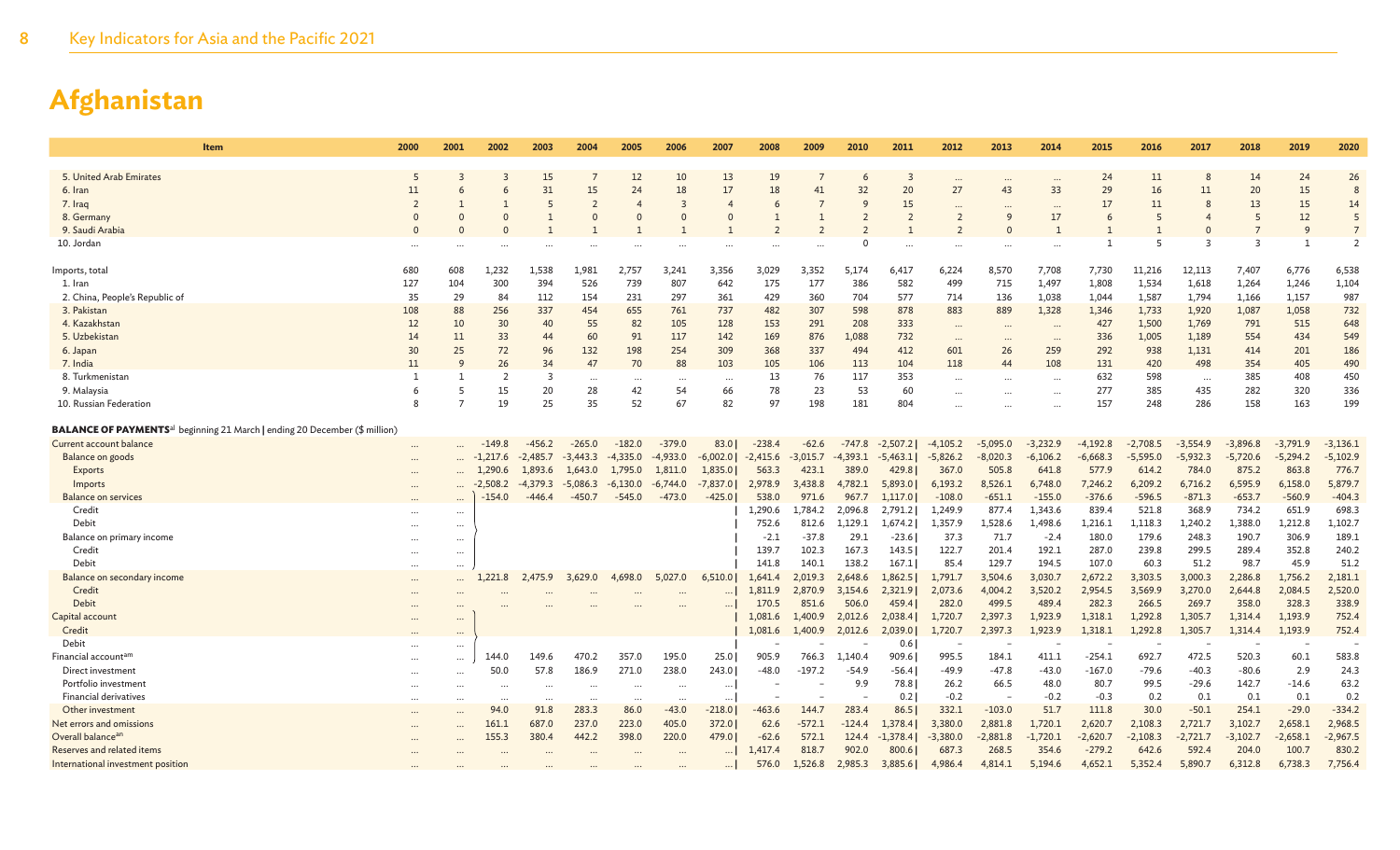| <b>Balance of Payments</b> <sup>ak</sup> (% of GDP at current market prices)                                                                                                                     |                               |
|--------------------------------------------------------------------------------------------------------------------------------------------------------------------------------------------------|-------------------------------|
|                                                                                                                                                                                                  |                               |
| 30.1<br>38.4<br>29.4<br>27.1<br>17.7<br>3.4<br>2.4<br>2.2<br>1.7<br>2.3<br>2.8<br>3.4<br>4.1<br>Exports<br>24.1<br>5.2<br>3.0                                                                    | 4.8<br>4.6<br>3.9             |
| 30.7<br>58.5<br>88.7<br>91.0<br>92.6<br>89.7<br>75.5<br>27.7<br>27.4<br>29.7<br>29.0<br>39.5<br>31.6<br>35.2<br>34.5<br>35.5<br>Imports                                                          | 29.7<br>35.8<br>32.6          |
| Balance on goods<br>$-61.6$<br>$-65.6$<br>$-22.4$<br>$-24.0$<br>$-27.3$<br>$-28.5$<br>$-27.3$<br>$-28.6$<br>$-32.4$<br>$-31.1$<br>$-31.4$<br>$-28.4$<br>$-50.4$<br>$-65.5$<br>$-57.8$<br>$-37.1$ | $-31.1$<br>$-28.0$<br>$-25.8$ |
| $-13.1$<br>$-15.0$<br>Current account balance<br>$-9.2$<br>$-2.7$<br>$-5.0$<br>0.8<br>$-2.2$<br>$-0.5$<br>$-19.2$<br>$-23.6$<br>$-15.2$<br>$-20.3$<br>$-18.8$<br>$-3.5$<br>$-4.7$<br>$-4.7$      | $-15.8$<br>$-20.1$<br>$-21.2$ |
| Overall balance<br>7.9<br>$-0.6$<br>$-7.2$<br>$-15.8$<br>$-8.1$<br>$-12.7$<br>3.6<br>7.7<br>6.0<br>2.9<br>$4.6$  <br>4.5<br>0.8<br>$-13.3$<br>$-11.7$<br>$-14.4$                                 | $-15.0$<br>$-16.9$<br>$-14.1$ |
|                                                                                                                                                                                                  |                               |
| <b>INTERNATIONAL RESERVES</b> as of end of period (\$ million)                                                                                                                                   |                               |
| 7,521.2<br>Total<br>6,398.8<br>7,142.8<br>7,282.2<br>6,990.1<br>7,267.7<br>3,018.4<br>4,278.5<br>5,146.6<br>8,074.8<br>$\ddot{\phantom{a}}$<br>$\cdots$<br>                                      | 9,687.2<br>8,191.3<br>8,466.7 |
| 758.4<br>889.0<br>Gold, national valuation<br>1,130.4<br>840.3<br>840.4<br>791.4<br>587.5<br>777.2<br>972.3<br>1,160.3<br>$\cdots$<br>$\cdots$<br>$\ddotsc$<br>$\cdots$                          | 885.6<br>1,039.7<br>1,321.7   |
| 6,528.5<br>Foreign exchange<br>3,300.0<br>5,071.4<br>5,788.5<br>6,260.3<br>6,106.0<br>6,374.7<br>7,100.1<br>2,430.8<br>3,976.6<br>$\cdots$<br>$\ddotsc$<br>$\cdots$                              | 8,311.7<br>7,239.3<br>7,372.3 |
| Reserve position in the IMF<br>6.4<br>6.2<br>6.7<br>0.3<br>0.3<br>0.3<br>$\overline{\phantom{a}}$                                                                                                | 0.3<br>0.3<br>0.3             |
| 201.4<br>197.7<br>196.9<br>194.0<br>181.6<br>152.3<br>125.5<br>101.4<br>85.5<br>SDRs<br>0.6<br>0.1<br>0.0<br>0.1<br>0.2<br>0.0                                                                   | 53.6<br>66.1<br>54.4          |
| <b>EXCHANGE RATES</b> calendar year (AF-\$)                                                                                                                                                      |                               |
| End of period<br>47.50<br>47.26<br>48.87<br>48.22<br>50.41<br>49.85<br>49.72<br>52.14<br>48.74<br>52.14<br>56.64<br>57.82<br>68.05<br>66.84<br>69.49<br>47.26<br>45.27<br>49.04                  | 78.41<br>74.96<br>77.11       |
| 47.50<br>47.26<br>48.76<br>47.85<br>49.49<br>49.93<br>49.96<br>50.25<br>50.33<br>46.75<br>50.92<br>55.38<br>57.25<br>61.14<br>67.87<br>68.03<br>Average of period<br>47.36<br>46.45              | 76.81<br>72.08<br>77.74       |
| <b>EXTERNAL INDEBTEDNESS</b> as of end of year (\$ million)                                                                                                                                      |                               |
| Total debt outstanding and disbursed<br>2.023.0<br>2,485.3<br>2,580.6<br>2,587.8<br>2,529.9<br>2,596.9<br>2,596.1<br>979.3<br>2,144.0<br>2.480.2<br>2,435.8<br>2,752.0                           | 2,678.8<br>2,661.7            |
| 2,021.0<br>2,009.0<br>Long-term debt<br>920.0<br>1,902.6<br>1,994.5<br>2,032.5<br>2,079.8<br>2,106.2<br>1,964.5<br>1,997.6<br>2,106.1<br>1,975.5<br>$\cdots$                                     | 1,964.9<br>1,970.4            |
| Public and publicly guaranteed<br>2,106.2<br>2,021.0<br>1,990.0<br>1,949.5<br>1,981.6<br>920.0<br>1,902.6<br>1,994.5<br>2,032.5<br>2,079.8<br>2,106.1<br>1,975.5                                 | 1,948.9<br>1,943.6            |
| Private nonguaranteed<br>19.0<br>15.0<br>16.0<br>$\cdots$<br>$\ddots$<br>$\cdots$<br>$\ddots$<br>$\cdots$                                                                                        | 21.5<br>21.3                  |
| Short-term debt<br>80.3<br>105.9<br>287.8<br>354.6<br>469.6<br>19.1<br>21.7<br>18.4<br>21.4<br>105.1<br>113.2<br>174.1                                                                           | 433.7<br>419.9                |
| 98.8<br>277.0<br>40.2<br>131.1<br>352.8<br>372.6<br>387.6<br>375.6<br>334.8<br>300.2<br>Use of IMF credit<br>355.2<br>284.9                                                                      | 276.9<br>274.6                |
| External debt (% of GNI)<br>12.9<br>12.9<br>14.3<br>20.0<br>15.3<br>14.0<br>12.5<br>12.4<br>14.4<br>$\cdots$<br>$\cdots$                                                                         | 14.4<br>13.6                  |
| 81.8<br>Total long-term debt (% of total debt)<br>94.0<br>93.0<br>84.9<br>81.1<br>80.6<br>79.9<br>77.4<br>75.7<br>72.6<br>93.9<br>81.4                                                           | 73.6<br>73.8                  |
| Short-term debt (% of total debt)<br>2.0<br>1.1<br>0.9<br>0.9<br>3.2<br>4.1<br>11.1<br>13.7<br>17.1<br>4.3<br>4.4<br>6.9<br>$\cdots$                                                             | 16.2<br>15.8                  |
| 0.3<br>0.5<br>1.6<br>3.3<br>4.4<br>4.4<br>Debt service (% of exports of goods and services)<br>0.4<br>0.4<br>0.6<br>1.9<br>$\cdots$<br>$\cdots$<br>$\cdots$                                      | 3.3<br>3.0                    |
|                                                                                                                                                                                                  |                               |
| Debt service transactions during the year (\$ million)                                                                                                                                           |                               |
| Principal repayments on long-term debt<br>23.8<br>3.5<br>1.3<br>1.3<br>3.1<br>1.0<br>0.9<br>4.2<br>12.1<br>26.8<br>26.9<br>1.6                                                                   | 92.8<br>30.5<br>31.0          |
| 8.9<br>Interest on long-term debt<br>5.8<br>3.2<br>6.0<br>6.5<br>7.7<br>8.3<br>7.5<br>9.1<br>9.9<br>8.4<br>9.0                                                                                   | 9.3<br>8.8<br>41.4            |
| Interest on short-term debt<br>1.0<br>0.3<br>1.1<br>0.5<br>2.5<br>3.8<br>6.8<br>1.4                                                                                                              | 6.9<br>3.9                    |
| Average terms of new commitments                                                                                                                                                                 |                               |
| Interest rate (% per annum)<br>3.0<br>1.2<br>1.4<br>0.5<br>0.6<br>$\ddotsc$<br>$\cdots$<br>$\cdots$<br><br>$\cdots$<br><br>$\ddots$<br>$\cdots$                                                  | $\cdots$<br>$\cdots$          |
| Maturity (years)<br>25.3<br>39.8<br>31.6<br>34.6<br>40.0<br>35.6<br>$\cdots$                                                                                                                     | 39.8<br>$\cdots$              |
| 8.1<br>Grace period (years)<br>10.3<br>10.0<br>7.8<br>29.8<br>19.8<br>$\cdots$<br>$\cdots$<br>$\ddotsc$<br>$\cdots$<br>$\cdots$<br>$\cdots$<br>$\ddotsc$                                         | 17.9<br>$\cdots$              |
| 50.6<br>43.0<br>58.0<br>21.2<br>81.9<br>64.3<br>Grant element (%)                                                                                                                                | 73.1                          |

... = data not available; | = marks break in series; - = magnitude equals zero; 0 or 0.0 = magnitude is less than half of unit employed; \$ = United States dollars; AF = afghanis; cif = cost, insurance, and freight; fob = f GNI = gross national income; IMF = International Monetary Fund; km<sup>2</sup> = square kilometer; kWh = kilowatt-hour; m<sup>3</sup> = cubic meter; NPISHs = nonprofit institutions serving households; SDRs = special drawing rights; t = metr

In 2012, Afghanistan changed its fiscal year to begin on 21 December and end on 20 December, replacing the former period of 21 March to 20 March.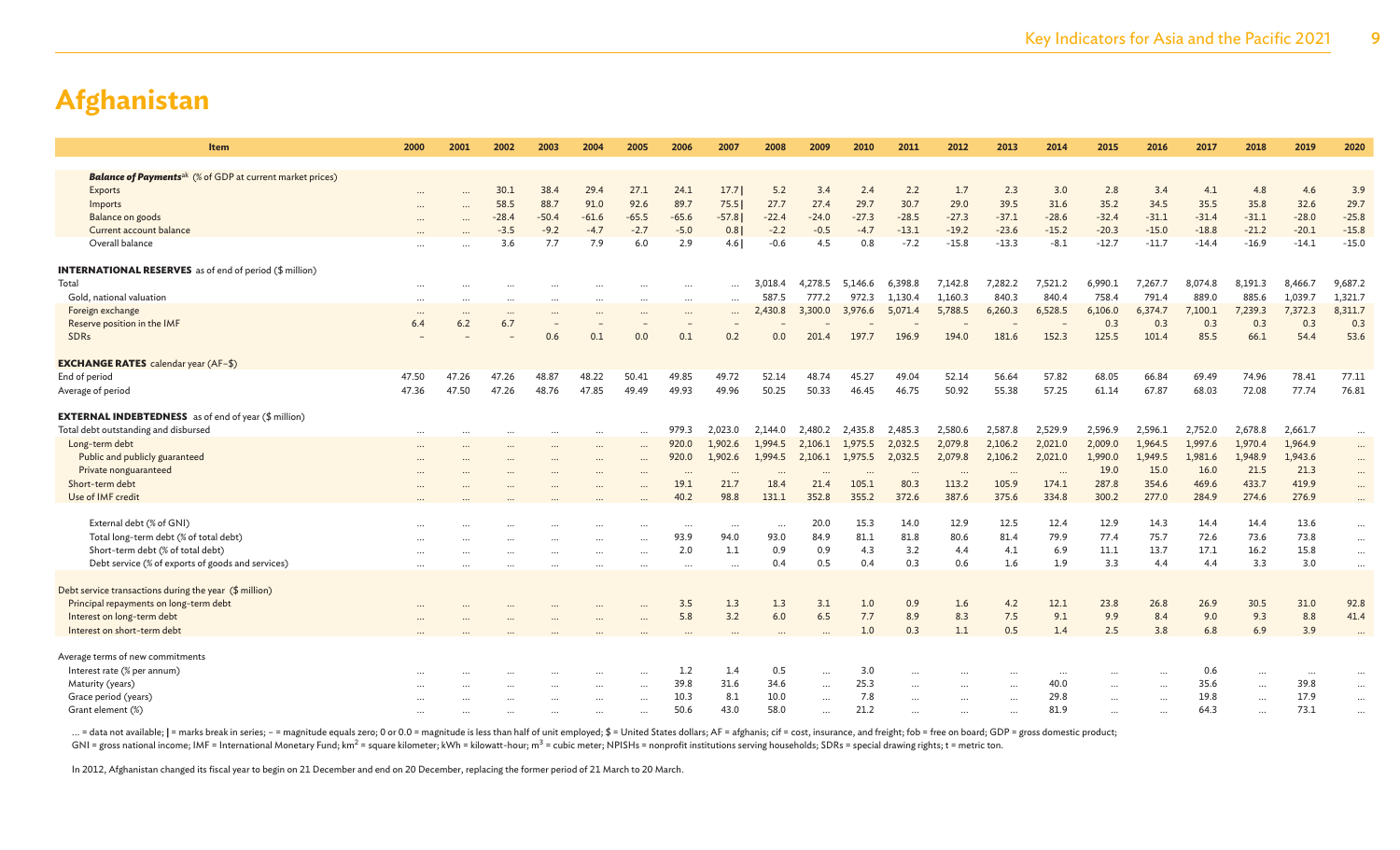- a The last full census in Afghanistan was conducted in 1979. The population in subsequent years—except for 2004, which came from the Population and Housing Census, Phase 1 (Count)—has been estimated based on the population The growth rate is based on the 1979 and 2004 censuses. Total population refers to resident population and excludes the nomadic population.
- b For 2018 onward, data includes populations in Daikunkdi, Helmand, Paktika, and Zabul provinces. Populations in these provinces were not taken into account in years prior to 2018 due to the late arrival of household listi
- c Refers to share of urban population to total resident population, i.e., excluding the nomadic population.
- d For 2001–2004, data refer to the population aged 10–59 years. For 2011 onward, data refer to the working-age population 14 years and older.
- e For 2017, data cover the period from April 2016 to April 2017. For 2020, data cover the period from October 2019 to September 2020.
- f For 2011 onward, different methodologies were used in surveys for labor force estimation, therefore, data are not directly comparable overtime.
- g Refers to the sum of fully employed and underemployed persons. Data for employed are for the productive and nonproductive sectors of the economy. The productive sector includes agriculture and industry (manufacturing, mi construction and geology, and transport and communications); the nonproductive sector refers to other employment, which includes education and health, government departments, and public services.
- h Excludes repair services, which are included in "Others". For 2017 and 2020, data refer to wholesale and retail trade, and accommodation and food service activities.
- i For 2017 and 2020, combined with wholesale and retail trade.
- j For 2017 and 2020, includes community, social, and personal services.
- k Refers to persons working insufficient hours (in Afghanistan, less than 40 hours) in relation to an alternative employment situation in which the person is willing and available to engage (time–related underemployment).
- 10-59 years. For 2001-2004, refers to all persons aged 10-59 years. For 2011 onward, refers to all persons aged 14 years and older who, during the reference period of 1 week, were without any work or working less than 8 ho Prior to 2020, the unemployed include persons not working and who were not seeking work because of being discouraged in finding any. For 2020, these persons are considered to be outside the labor force and are excluded fro
- m For 2016 onward, there are changes in basic concepts in line with the changing of the base year to 2016 producer's prices and the adoption of the System of National Accounts 2008.
- n Refers to government services.
- o For 2002–2015, includes ownership of dwellings; and community, social, and personal services. For 2016 onward, refers to other private service activities.
- p Includes statistical discrepancy.
- q Refers to gross fixed capital formation.
- r Estimated as the difference between GDP by industrial origin at current market prices and final consumption expenditure.
- s For 2004-2011, the average consumer price index is referenced to the former fiscal year (21 March to 20 March). For 2012 onward, the average consumer price index is referenced to the new fiscal year (21 December to 20 De
- t Refers to tobacco.
- u For 2002-2004 and 2007-2015, data are based on the former fiscal year (21 March to 20 March). For 2005-2006, data based on the former fiscal year cannot be officially confirmed, hence, data presented are based on the new For 2016 onward, data are based on the new fiscal year (21 December to 20 December).
- v In this context, the term "broad money liabilities" refers to broad money aggregate M2.
- w For 2005-2006, the percentage of GDP is calculated based on monetary financial statistics with reference to the new fiscal year (21 December to 20 December) and national accounts data with reference to the former fiscal
- x Referenced to the former fiscal year (21 March to 20 March).
- y For 2005-2011, government finance statistics are estimated based on the former fiscal year (21 March to 20 March). For 2012, government finance covers 9 months only (21 March to 20 December) due to the change of Afghanis For 2013 onward, government finance statistics are estimated based on the new fiscal year (21 December to 20 December).
- z Refers to total revenue including grants.
- aa Includes fixed taxes and income taxes.
- ab Refers to sales taxes.
- ac Refers to customs duty on imports.
- ad Refers to retirement contributions.
- ae Includes nontax revenues, sale of land and buildings, and other revenues.
- af Refers to net acquisition of nonfinancial assets.
- ag For 2005-2009, refers to revenue minus expense. For 2010 onward, refers to revenue minus compensation of employees, use of goods and services, interest, and social transfers.
- ah For 2005-2009, refers to revenue minus expense plus consumption of fixed capital. For 2010 onward, refers to revenue minus compensation of employees, use of goods and services, and social transfers.
- ai For 2010-2014, details may not add up to totals due to partial information provided. The main components of nonfinancial assets based on the Afghanistan Ministry of Finance template are land and buildings, sale of state
- aj For 2005-2009, details may not add up to totals due to partial information provided. For 2010 onward, expenditure is equal to total expense, which includes net acquisition of nonfinancial assets.
- ak Prior to 2016, the percentage of GDP is calculated based on national accounts data with reference to the former fiscal year (21 March to 20 March). For 2016 onward, the percentage of GDP is calculated based on national al For 2002-2007, data were compiled based on the IMF's Balance of Payments Manual (fifth edition). For 2008 onward, data are based on the IMF's Balance of Payments and International Investment Position Manual (sixth editi
- For 2002–2011, balance–of–payments data are estimated based on the former fiscal year (21 March to 20 March). For 2012, data covers 9 months only (21 March to 20 December) due to the change of Afghanistan's fiscal year.
- For 2013 onward, balance–of–payments data are estimated based on the new fiscal year (21 December to 20 December).
- amIncludes reserves and related items.
- an For 2008 onward, the overall balance is calculated as the sum of current account balance and capital account minus financial account.